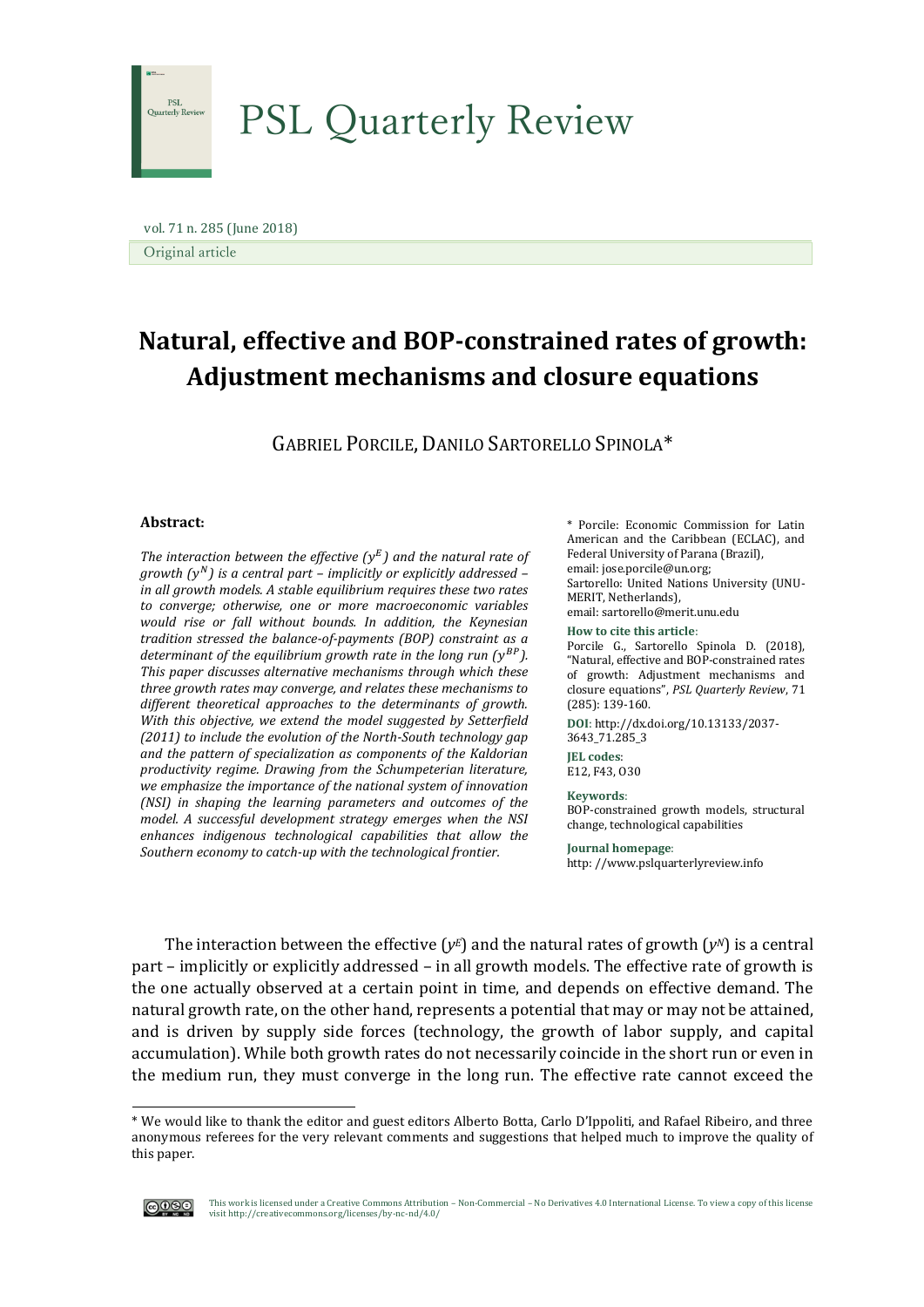ceiling imposed by the natural rate, except momentarily by overstretching the use of resources. The effective rate cannot be below the natural rate for many years, since this would imply that an increasingly larger share of valuable resources is kept idle. Some labor and capital may be unemployed in equilibrium, but the share of unemployed capital or labor cannot grow without bounds. Such disequilibrium would elicit a response from the economic system to place the economy back in an equilibrium path. <sup>1</sup> Identifying the compensating forces that ensure the move towards equilibrium helps us understand the different theoretical approaches to economic growth and also defines its policy implications.

Moreover, there is a third rate of growth that must be considered. The effective rate of growth is demand-driven, and hence it is necessary to consider the dynamics of the different sources of effective demand to understand the adjustment process. Keynesian growth models for open economies highlight the balance-of-payments constraint as a key determinant of the growth of effective demand. In the long run the rate of growth of exports (an addition to effective demand) and imports (a leakage to effective demand) must grow hand in hand. The other sources of effective demand must endogenously adjust to preserve the external equilibrium. Therefore, the effective rate must converge not only with the potential rate (as expressed in the natural rate), but also with the equilibrium rate of growth of effective demand (as expressed in the balance-of payments constraint or Thirlwall's Law).

The objective of this paper is to develop a framework which allows us to simply discuss how the adjustment process may occur, what mechanisms bring about the adjustment and what possible implications they have for economic policy. Our point of departure and the basic framework we adopt in this paper is the one set forth by Setterfield (2011). Building on his framework, and trying to keep its simplicity and clarity, we expand it in four directions.

First, we consider the balance-of-payments (BOP) constrained rate of growth as the demand-side driven equilibrium growth rate. Second, different mechanisms driving productivity growth are considered besides learning by doing. In particular, the insights of the technology gap literature on innovation and competitiveness are used to shed light on the Kaldorian "productivity regime". By doing so, this paper takes into consideration the impact of international asymmetries in technological capabilities on competitiveness and growth, which are at the core of the center-periphery, or North-South models, of economic development. Last but not least, the paper allows structural change to play a role in the different (effective, BOPconstrained and natural) rates of growth in a North-South setting. Structural change, technology and effective demand co-evolve – as pointed out in the rising "Keynes meets Schumpeter" literature on economic growth. <sup>2</sup> Center-periphery and North-South are used as exchangeable terms in the paper, and both point to the same idea, namely that there are asymmetries in technological and productive capabilities in the international economy, and that these asymmetries shape the economic performance of each country/region.

A family of models emerge from the discussion, with the same basic structure but different "closure equations" which highlight the main theoretical differences between the models. The economic intuitions of the models are emphasized in the text, while most of the technical aspects are explained in boxes in each section.

<sup>1</sup> For instance, if the natural rate of growth is higher than the effective rate, unemployment or excess capacity will increase steadily, a trend that could not persist indefinitely. Inversely, if the effective rate of growth is higher than the natural rate, the economy will find the barrier of full employment and full utilization of the capital stock. Either compensating mechanisms will be at work to curb this disequilibrium path or a major crisis would reshape the system and produce a new, sustainable dynamic system.

<sup>2</sup> See Ciarli et al. (2010); Dosi et al. (2010); Cimoli and Porcile (2014).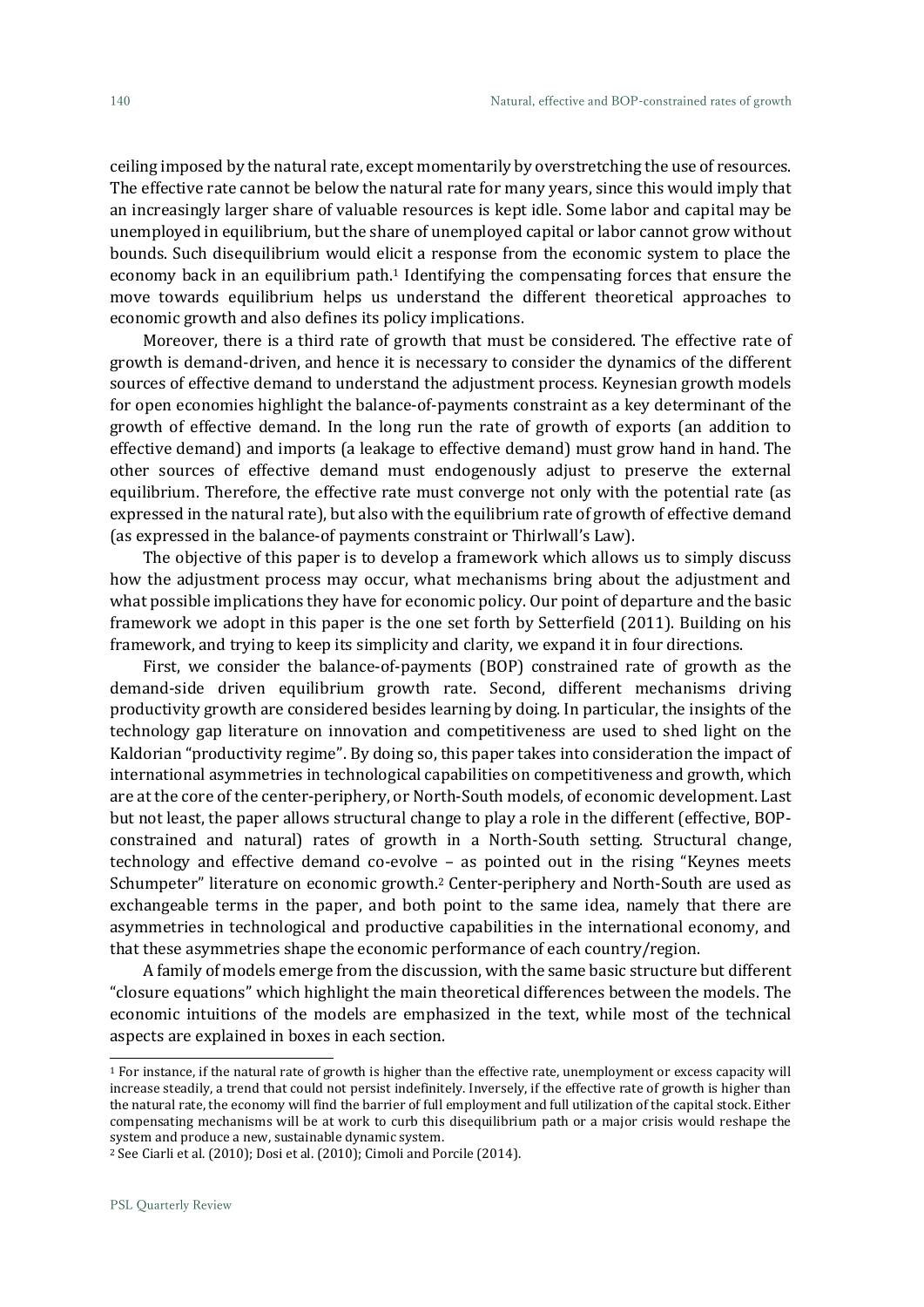1

## 1.1. Building blocks: Kaldorian regimes and structural change

This section presents the general framework that will be used to analyze the interactions between the natural and effective rates of growth. There are three building blocks in the model: (i) the Kaldorian demand regime; (ii) the Kaldorian productivity regime; and (iii) a structural change regime which interacts with the previous two.

Each building block is directly related to different parts of the Keynesian-Schumpeterian growth model, which will be more formally discussed later, but the main insights can be rapidly summarized. First, the BOP-constrained rate of growth, based on Thirwall's Law – see Thirlwall (2011) – represents the rate of growth consistent with the equilibrium in the current account, to which the Kaldorian growth model must converge. <sup>3</sup> Secondly, the productivity regime is based on the Kaldor-Verdoorn Law and the technology gap literature. Therefore, it considers not only the traditional forces of increasing returns from learning by doing, but also the possibility of international spillovers of knowledge from the advanced North to the laggard South – a pioneer contribution is Nelson and Phelps (1966); see also Fagerberg and Verspagen (2002). Lastly, the structural change regime focuses on how the pattern of specialization evolves as a result of technical change. Leads and lags in innovation and learning redefine the parameters of Thirlwall's law, and therefore the BOP-constrained rate of growth (Dosi et al., 1990; Verspagen, 1992; Cimoli and Porcile, 2014). The structural change regime represents the channel through which the Schumpeterian dynamics (supply side) affects the Keynesian BOP-constrained rate of growth (demand side).

#### 1.2. The demand regime: the BOP-constrained rate of growth

There are two demand-driven rates of growth. One represents the effective rate of growth, in which the deficit in current account as a percentage of the GDP could be either falling or increasing. The other is the equilibrium rate of growth, driven by the external constraint, which requires exports and imports to grow at the same rate (equilibrium in current account). In the long run both rates of growth must be equal to each other, and also equal to the natural rate of growth. The effective rate of growth  $(y^E)$  is given by the Kaldorian equations (1) and (2) below – for more details, see Setterfield and Cornwall (2002):<sup>4</sup>

$$
y^E = \alpha a + \beta x \tag{1}
$$

$$
x = g\varepsilon + \psi_X \dot{q} \tag{2}
$$

According to these equations, the effective rate of economic growth depends on the growth of autonomous expenditure (a) and the growth of exports  $(x)$  (Kaldor, 1975; Mc Combie and Thirlwall, 1994; Blecker, 2013). The parameters  $\alpha$  and  $\beta$  are a function of the

<sup>3</sup> This paper follows Blecker (2013) in the analysis of the Kaldorian export-led growth and its relation with the BOPconstrained growth.

<sup>&</sup>lt;sup>4</sup> The growth rate is given by:  $y = \tilde{\alpha}a + \tilde{\beta}x - \tilde{\gamma}m$  where  $\tilde{\alpha}$ ,  $\tilde{\beta}$  and  $\tilde{\gamma}$  are, respectively, the share of expenditures nonrelated to trade, the export share, and the import share, in total demand. As shown in Setterfield and Cornwall (2002), the growth rate of imports is given by  $m = y\pi + \psi_m \dot{q}$ . In the long run  $\dot{q} = 0$ , so  $y = \tilde{\alpha}a + \tilde{\beta}x - \tilde{\gamma}y\pi$ . We define  $\alpha = \tilde{\alpha}/(1 + \tilde{\gamma}\pi)$  and  $\beta = \tilde{\beta}/(1 + \tilde{\gamma}\pi)$ , achieving the result stated in equation (1).  $\alpha$  and  $\beta$  are a function of  $\pi$ and  $\tilde{v}$ , which are considered constants. While  $\tilde{\alpha}$ ,  $\tilde{\beta}$  and  $\tilde{\gamma}$  may all vary in the transitional dynamics, we will assume that their changes are small and can be neglected.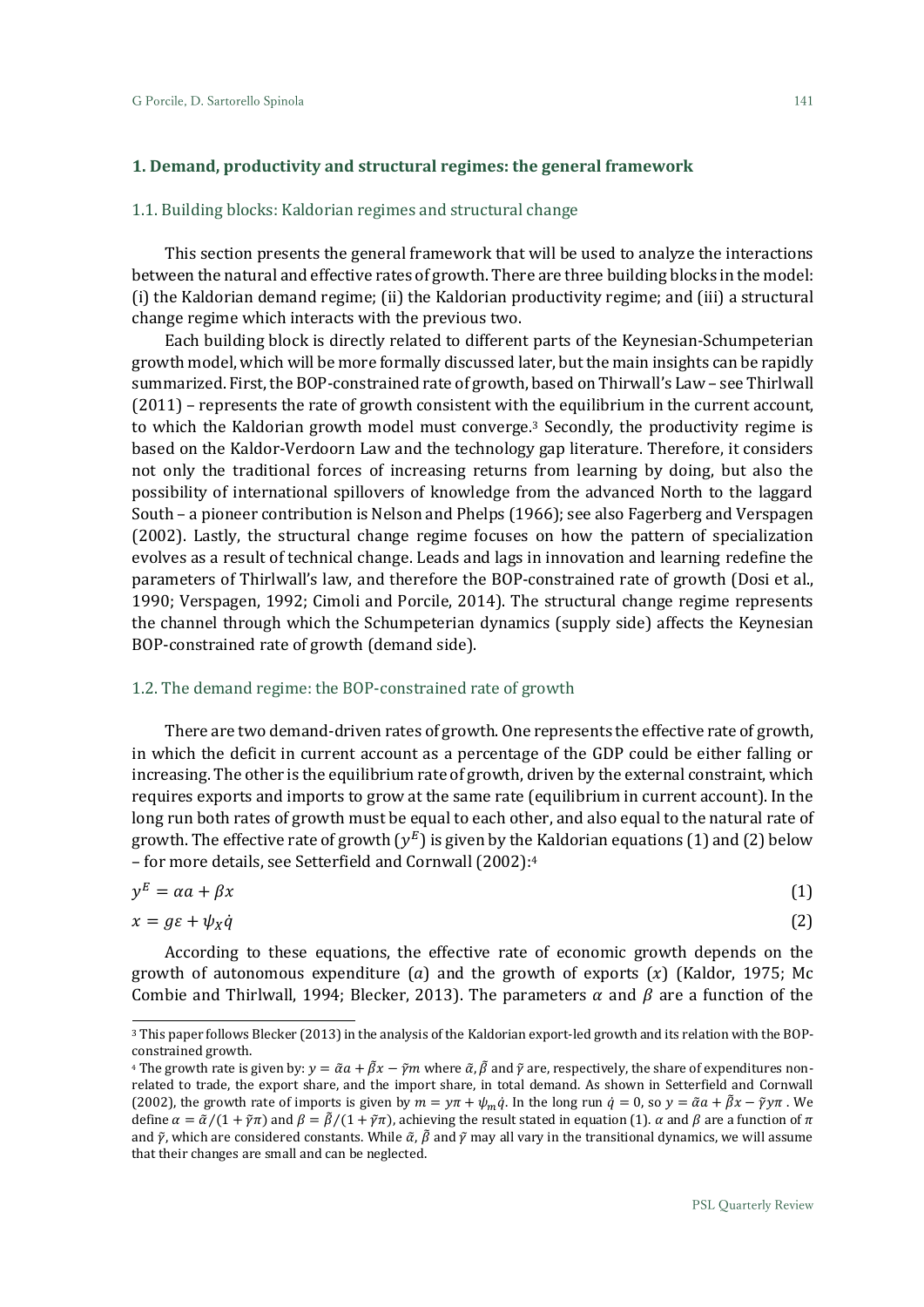relative weight of autonomous expenditure and exports, respectively, in total income, along with the income elasticity of the demand for imports  $(\pi)$  which for simplicity is assumed constant in the paper. The growth of exports – equation  $(2)$  – depends on the income elasticity of exports ( $\varepsilon$ ), the expansion of the world economy ( $g$ ), and the rate of depreciation of the real exchange rate (*q*), in which  $q = \ln \left( \frac{P^* \epsilon}{P} \right)$  $(\frac{\epsilon}{P})$ .  $P^*$  is the international price index, P is the domestic price index,  $\epsilon$  is the price of the foreign currency (units of domestic currency per unit of foreign currency), and  $\psi_X$  is the price elasticity of exports.

The discussion of this paper applies to the long run, in which the real exchange is in equilibrium, and hence  $\dot{q} = 0$  and  $x = \varepsilon g$ . The assumption of a stable real exchange rate reproduces that of Thirlwall's model. Such an assumption, however, has been challenged by several authors. Several works have suggested a significant impact of wage bargaining and of the real exchange rate on the income elasticity of the demand for exports and imports.<sup>5</sup> This view is supported by historical and empirical evidence pointing out that the real exchange rate is an important determinant of economic growth, and could not be ignored even in the long run. However, to the extent that these aspects have already been discussed in several other works, we remit the reader to the literature. <sup>6</sup> A discussion of the dynamics of the real exchange rate would require modeling the labor market and wage bargaining in more detail, which is beyond the scope of this paper. Therefore, we will suggest a way in which the impact of the real exchange rate on the elasticities could be included in the basic framework of our model in section 2.4, but we will not develop this insight further. As mentioned, in equilibrium exports and imports grow at the same rate, which implies  $\epsilon g = \pi y^{BP}$ , where  $y^{BP}$  is the equilibrium rate of growth. <sup>7</sup> Under these assumptions the simplest version of the BOP-constrained rate of growth is obtained (Thirlwall's Law):

$$
y^{BP} = \frac{\varepsilon}{\pi}g\tag{3}
$$

In equation (3),  $\varepsilon/\pi$  is the income elasticity ratio. This ratio depends on the degree of diversification and technological intensity of the pattern of specialization. A more technologyintensive production structure is associated with higher technological capabilities, which allows the country to respond more effectively to changes in the global demand and competition, by raising  $\varepsilon$  (Araujo and Lima, 2007; Gouvea and Lima, 2010; Catela and Porcile, 2012; Cimole and Porcile, 2014). In other words, the higher the technological capabilities of the country, the higher are the income elasticity ratio and the equilibrium rate of growth.

The adjustment between the effective rate of growth  $(y^E)$  and the equilibrium rate of growth  $(y^{BP})$  proceeds in different ways. One possible path is by making endogenous the growth rate of a component of effective demand that has been considered exogenous in the short run. For instance, the autonomous component of investment in the short run may depend on agents' expectations. Such expectations in turn vary with the perception on external equilibrium. If the external debt is growing and the external situation is deemed unsustainable, then this component of investment will fall (and with it effective demand) if economic actors foresight a crisis. Another mechanism is through adjustments in public expenditure. If the government thinks that the external front shows high vulnerability, it is likely that it will seek to reduce effective demand by decreasing public expenditure. We will continue to call this

<sup>5</sup> See Cimoli and Porcile (2011; 2014), Lima and Porcile (2013), Bresser-Pereira et al. (2014), and Gabriel et al. (2016) for details.

 $6$  See Frenkel and Rapetti (2012) and Missio et al. (2015).

<sup>&</sup>lt;sup>7</sup> The demand for imports is given by  $m = \pi y^E + \psi_M \dot{q}$ , as shown in Setterfield and Cornwall (2002).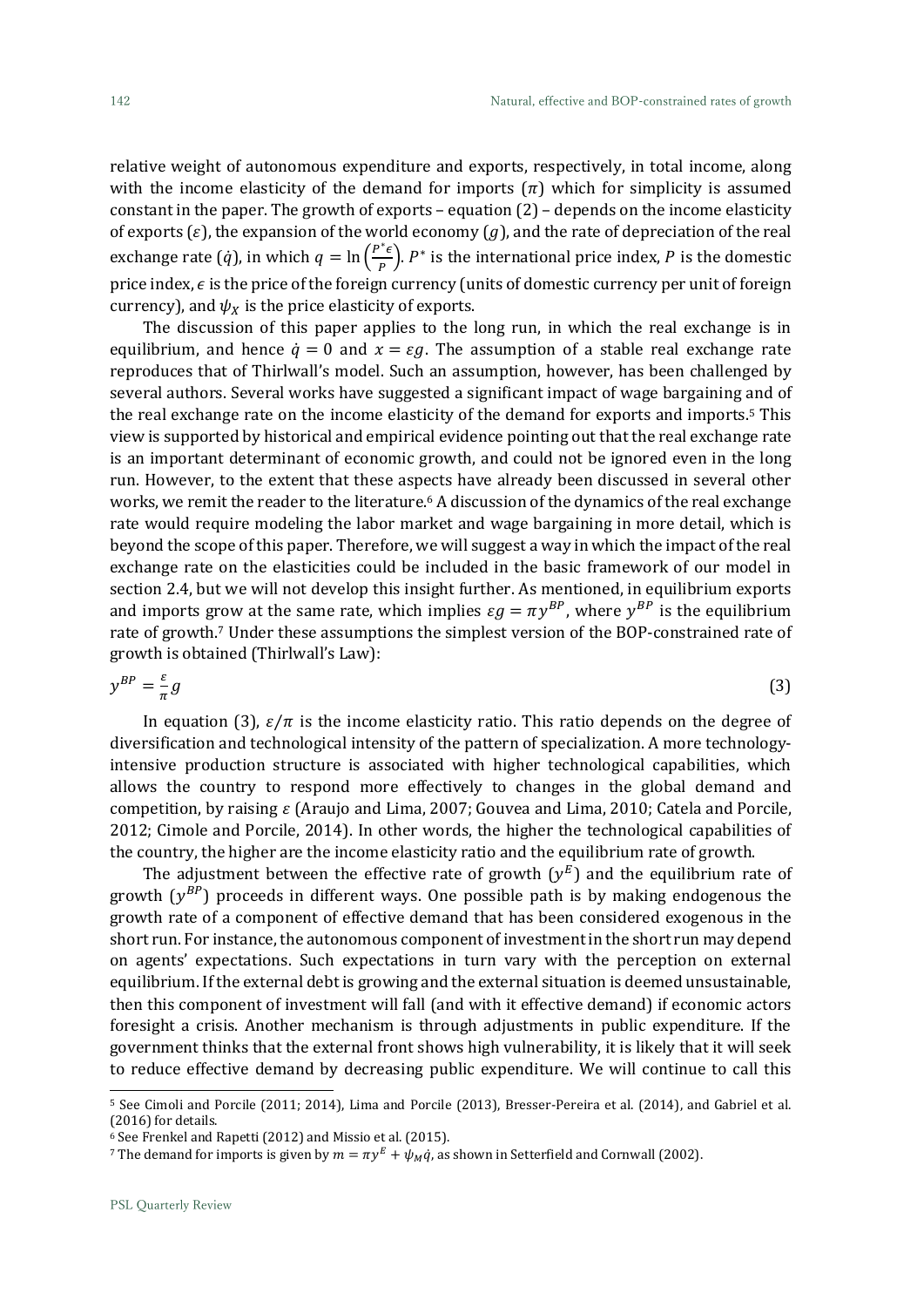component of effective demand, which is expectation-driven, as autonomous, in the specific sense that it does not react 'mechanically' to current changes in effective demand:

$$
\dot{a} = \lambda (y^{BP} - y^E) \tag{4}
$$

Equation (4) implies that the effective rate of growth converges to the long run growth rate at an adjustment speed given by  $\lambda$ . The adjustment mechanism is in line with that suggested by Blecker (2013, p. 26), who stresses that the balance of payments constraint growth rate may be seen as "a stable attractor for the long run equilibrium". In the same vein, Carlin and Soskice (2005) define the transition from the medium run to the long run as a transition from equilibrium in the labor market towards equilibrium in the current account. Changes in autonomous expenditures concur to sustain such a transition, although it may not be the only force at work. This view is also consistent with the assumption made in this paper (and in general in Thirlwall's Law models), that in the long run the real exchange rate is stable, and hence it cannot adjust to restore the external balance. Therefore, the only instrument left for private and public agents to stabilize a rising external deficit (as a percentage of GDP) are changes in the growth of autonomous expenditure.

#### 1.3. The productivity regime and the natural rate of growth

The production function comprises homogeneous labor and technology, which drives labor productivity. The natural rate of growth  $(y^N)$  equals the rate of growth of labor supply  $(n = N/N)$ , where N is the total labor supply) plus the rate of growth of labor productivity (z). Formally:

$$
y^N = n + z \tag{5}
$$

As regards the growth of labor supply  $(n)$ , it is a function of population growth  $(\bar{n})$  and the wage rate of the economy  $(W)$ . The higher the wage rate, the higher the attraction of labor from the subsistence sector within the economy and from other economies with lower wages. This wage rate is defined as the ratio between wages in the modern sector of the economy and the wage in the subsistence sector or in other (lower wage) countries.

$$
n = \bar{n} + \sigma(W) \tag{6}
$$

A central concern of classical growth theory (Dutt, 1990; Foley and Michl, 1999) and classical development theory (Prebisch, 1950; Lewis, 1954; Levine, 2005) is the elasticity of labor supply  $(\sigma)$  with respect to the relative wage between the modern and the traditional sectors. It is generally considered that in developing economies there is a large reserve of labor that could be easily mobilized to feed the formal labor market. This labor reserve sustains employment growth with minimal changes in real wages. In practice, this view is challenged by the need to educate and train workers coming from the informal and/or laggard segments of the economy. In this paper, only the two extreme cases will be considered: that of infinite elasticity of labor supply ( $\sigma = \infty$ , section 2.1), and that of zero elasticity of labor supply, which implies an exogenous rate of growth of labor supply  $(n = \overline{n})$ , in all the other sections). The first case is the traditional Lewisian economy, and the second is the conventional assumption in most macroeconomic models. In the Lewisian economy, the subsistence sector plays a passive role: it only ensures that the supply of labor (and hence the natural rate of growth) is endogenous, and it does not affect other aspects of the economic dynamics – for a more detailed analysis of the different ways in which the subsistence sector may affect the modern sector see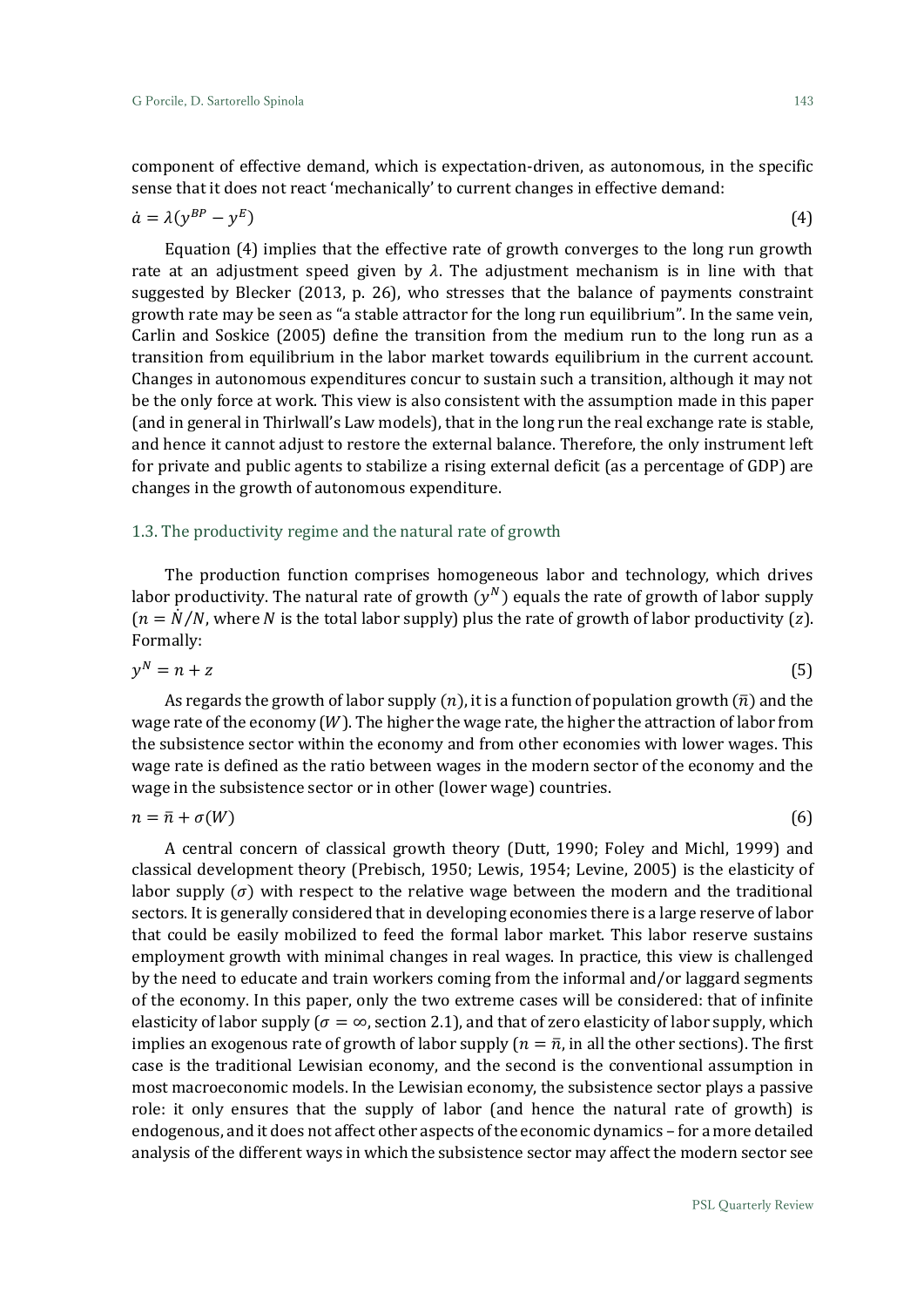Ros (2001, chapter 2). In the second case, the assumption of an exogenous rate of growth of labor supply is the usual assumption in the Solovian models. The relative wage between the modern sector and the subsistence sectors depends on the rate of employment in the modern sector:

$$
W = \omega(E) \tag{7}
$$

In equation (7),  $E = L/N$ ,  $0 \le E \le 1$ , where L is total employment and N total labor supply in the economy. The wage ratio is a function of the level of employment, being  $\omega$  the elasticity of the wage ratio to employment. Note that when the elasticity of labor supply is infinite ( $\sigma$  =  $\infty$ ), *E* approaches zero. In this case, the difference in wages between the modern and the traditional sector is then the subsistence wage  $(\overline{W})$  times a constant factor v that captures the cost of migration to the modern sector:  $W = v\overline{W}$  (or the cost of migration from a low-wage country to a high-wage economy).

Productivity growth  $(z)$  is driven by different types of learning that spur innovation and the adoption of advanced technology. The first source is (*i*) learning by doing, as expressed in the Kaldor-Verdoorn Law. The higher is the rate of growth, the higher the accumulation of experience in production, investments in new technology, and opportunities for innovation and diffusion of technology. In addition, more workers are transferred from the subsistence to the modern sector, where learning is faster. To capture the effects of the Kaldor-Verdoorn law, we assume that the intensity of learning by doing (and productivity growth) is a function of the level of activity of the economy – of which the employment rate  $E$  is a proxy.

The second driver of learning and productivity growth are (*ii*) complementarities and externalities arising from the flow of knowledge across sectors. Positive externalities are stronger when the economic structure is more diversified towards knowledge intensive sectors. As the share of these sectors in total value-added increases, so do the opportunities for innovation and cross-fertilization between sectors, labor and technology. Formally, this effect is captured in the model by the income elasticity of exports  $(\varepsilon)$ , as this variable is a positive function of the knowledge intensity of the specialization pattern – this is captured by the income elasticity ratio  $\varepsilon/\pi$ , where  $\pi$  is assumed to be constant.

A third variable affecting learning is  $(iii)$  the technology gap  $(T)$  defined as the ratio between technological capabilities in the leading country and technological capabilities in the laggard country ( $T=T^{N}/T^{S}$ ).  $T^{N}$  represents technological capabilities in the North and  $T^{S}$ technological capabilities in the South. The technology gap provides opportunities for learning foreign technology, and therefore for catching up with the technological frontier. International spillovers of technology are an important source of learning for laggard countries that invest in strengthening their absorptive capabilities (Abramovitz, 1986; Narula, 2004). These spillovers are not spontaneous, but rather the result of persistent efforts in investing in mastering and improving foreign technology in the laggard economies.

The factors shaping productivity growth can be formally represented as follows:

$$
z = z(E, \varepsilon, T, s) \tag{8}
$$

Equation (8) describes a modified Kaldor's "productivity regime", where  $E$  is the employment rate,  $\varepsilon$  is the income elasticity of exports, T is the technology gap, and  $\overline{s}$  is a shift parameter that represents domestic efforts at technological learning. A higher *s* implies higher productivity growth for a given  $E$ ,  $\varepsilon$  and  $T$ . The effects of the first two sources of learning – learning by doing  $(E)$  and learning from diversification  $(\varepsilon)$  – are addressed in section 2, while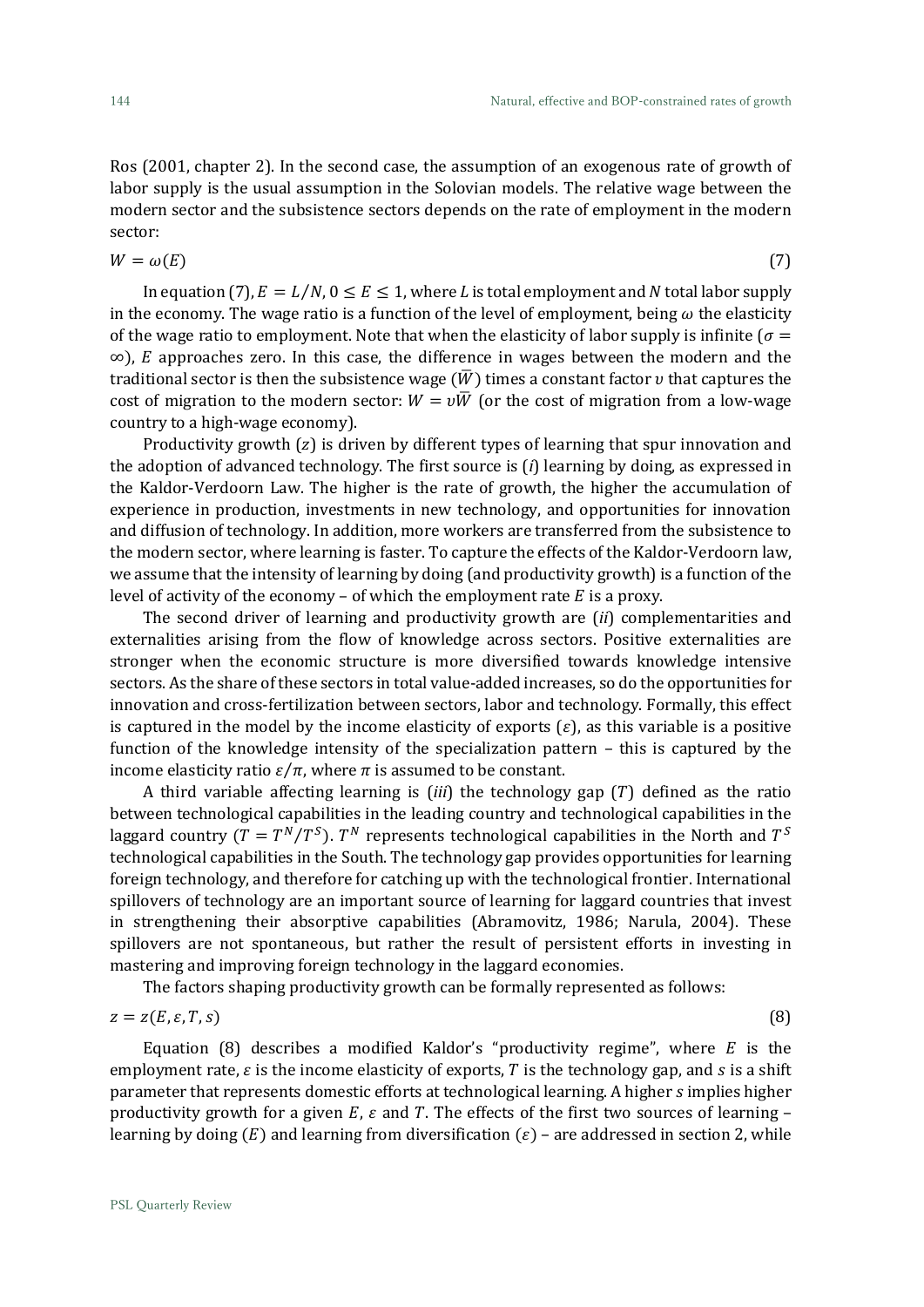catching up (reducing  $T$ ) is in section 3. In the rest of this section,  $T$  is not considered in the argument of equation  $(8)$ . The parameter  $s$  varies with the industrial and technological policy, and reflects what the Schumpeterian literature calls the national system of innovation (NSI) (Nelson, 1993; Lundvall, 2007).

Recalling that the rate of employment is  $E = L/N$ , in growth rates we have  $e = l - n$  (or  $l = e + n$ ), being  $e = \dot{E}/E$ ,  $l = \dot{L}/L$  and  $n = \dot{N}/N$ . It is straightforward<sup>8</sup> that the growth of labor demand equals the difference between the rate of economic growth and that of labor productivity, i.e.  $y^E - z$ . In the long run *e* must be zero, if  $y^E$  exceeds  $y^N$ , the ceiling of full employment  $(E = 1)$  will be reached; and if  $y^E$  is below  $y^N$ , then the rate of unemployment would rise continuously, a situation that cannot be sustained for a long period.

$$
e = y^E - y^N \tag{9}
$$

So far, the system of equations comprises eleven endogenous variables ( $y^E$ , a, x,  $y^{BP}$ ,  $\varepsilon$ ,  $y^N$ , E, e, n, W and z), six exogenous parameters<sup>9</sup> ( $\pi$ ,  $\alpha$ ,  $\beta$ ,  $\lambda$ ,  $\omega$ , s), and only nine independent equations. To solve the model, two additional equations are needed. In the next section, we will define "closure equations", based on specific assumptions which represent different theoretical approaches to the interaction between learning, growth and structural change – and therefore on how the economy adjusts.

# **2. Alternative scenarios and closure equations**

The adjustment scenarios depend on the specific assumptions regarding the behavior of income elasticities, labor supply, technology, and labor productivity growth. Whether these variables are endogenous or exogenous they play a different role for the supply and the demand side variables in long run growth, with distinct policy implications.

# 2.1. The Lewis-Prebisch-Thirlwall (LPT) case

The simplest case is the one in which the income elasticity of exports is exogenous ( $\varepsilon = \bar{\varepsilon}$ ) and labor supply is infinitely elastic à la Lewis ( $\sigma = \infty$ ), and hence the increase of labor supply closes any gap between production and productivity growth, i.e.  $n = l = y^E - z$  (see box 1). Any increase in effective demand above productivity growth elicits a proportional increase in labor supply (and hence in the natural rate of growth) that matches labor demand, as labor moves from the subsistence sector to the modern sector of the economy. Growth takes the form of a horizontal production expansion through labor absorption with no structural change. BOPconstrained growth (à la Prebisch-Thirlwall) is fully validated: changes in autonomous demand lead the economy towards the BOP-constrained growth path (convergence of effective and BOP-constrained growth), while labor migration fills in any gap between the natural and effective rates of growth.

1

<sup>&</sup>lt;sup>8</sup> By substituting equation (5) in equation (9), which results in  $e = y^E - z - n$ .

<sup>&</sup>lt;sup>9</sup> Recall that *α* and *β* depend on exogenous constants and that  $\tilde{\alpha}$  and  $\tilde{\beta}$  experience small changes that are ignored.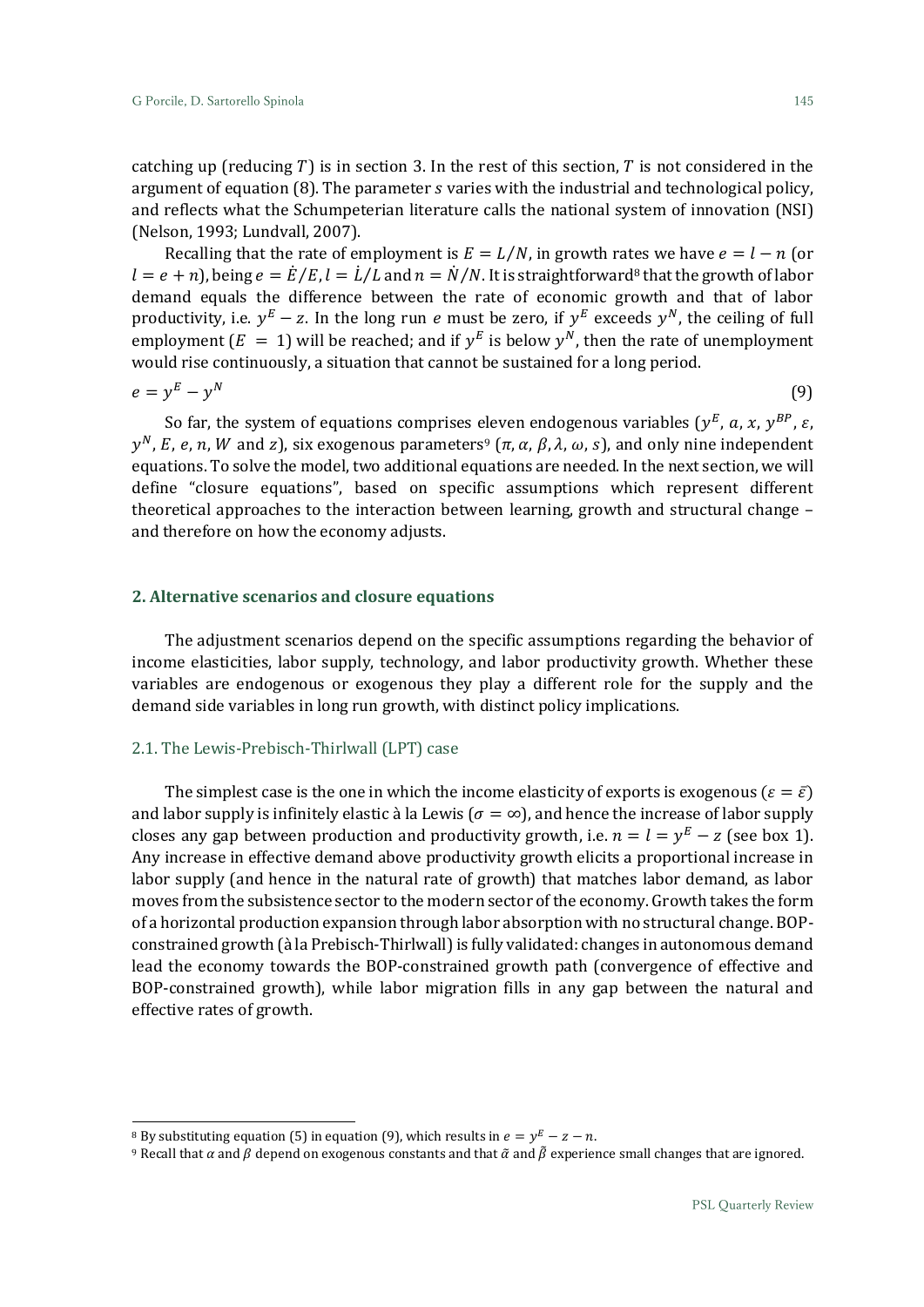Box 1 – *The Lewis-Prebisch-Thirlwall (LPT) case*

*Closure equations* (LPT1)  $\varepsilon = \bar{\varepsilon}$  $(LPT2) n^* = y^* = z^*$ *Equilibrium values of the endogenous variables* (LPT3)  $y^* = y^{BP} = \frac{\overline{\varepsilon}}{g}g$ (LPT4)  $x^* = \bar{\varepsilon}g$ (LPT5)  $a^* = \frac{1}{a^*}$  $\frac{1}{\alpha\pi}$ [ $\bar{\varepsilon}g(1-\beta\pi)$ ]  $(LPT6) E = L/N \approx 0$  $(LPT7) z^* = z(\bar{\varepsilon})$ (LPT8)  $W = v\overline{W}$  $(LPT9) y^N = y^E = y^{BP}$ *Motion equation and stability* (LPT10)  $\dot{a} = \lambda \left( \frac{\bar{\varepsilon}}{\pi} \right)$  $\frac{c}{\pi}g-\alpha a-\beta \bar{\varepsilon}g$ The system is stable since  $\frac{\partial \dot{a}}{\partial a} = -\lambda \alpha$  , where  $\alpha$  and  $\lambda$  are both positive. In this model, growth is entirely determined by Thirlwall's Law, and the natural rate fully adjusts to the

effective rate through increases in labor supply, which is infinite. The given (peripheral) structure determines economic growth and productivity growth, while changes in the growth of autonomous demand ensure BOP equilibrium.

No supply constraints emerge as the economy expands: there is a large pool of labor ready to move and feed the labor market. As the stock of labor  $N$  is very large, the rate of employment is close to zero  $(E = L/N \approx 0)$ , and does not contribute to elicit productivity growth or stimulate new investments. Box 1 presents the model under the assumptions of infinitely elastic labor supply and exogenous growth rate of exports, <sup>10</sup> in which growth is fully determined by the pattern of specialization  $(\varepsilon/\pi)$  and the rate of growth of the international economy  $(g)$ . Productivity growth is constant for it depends on the pattern of specialization (knowledge intensity of the production basis as captured by  $\bar{\varepsilon}$ ) and efforts at learning (*s*), which are constant (see equation LPT7). The model illustrates the forces driving growth in an economy in which the structure is rigid while labor is abundant. It is likely that in such an economy  $\bar{\varepsilon}$  is very low, and hence the rate of reallocation of the labor force to the modern sector would advance at a slow pace. Informality and duality may persist for a rather long period. The crucial challenge to this economy is to raise  $\bar{\varepsilon}$ , so that it succeeds in exhausting the labor stock in the subsistence sector and in increasing labor productivity. This, however, as it will be discussed in the next section, could hardly be achieved without reducing the technology gap with the technological frontier country leaders.

<sup>&</sup>lt;sup>10</sup> The rate of growth of exports  $(x)$  is exogenous because g and  $\varepsilon$  are exogenous.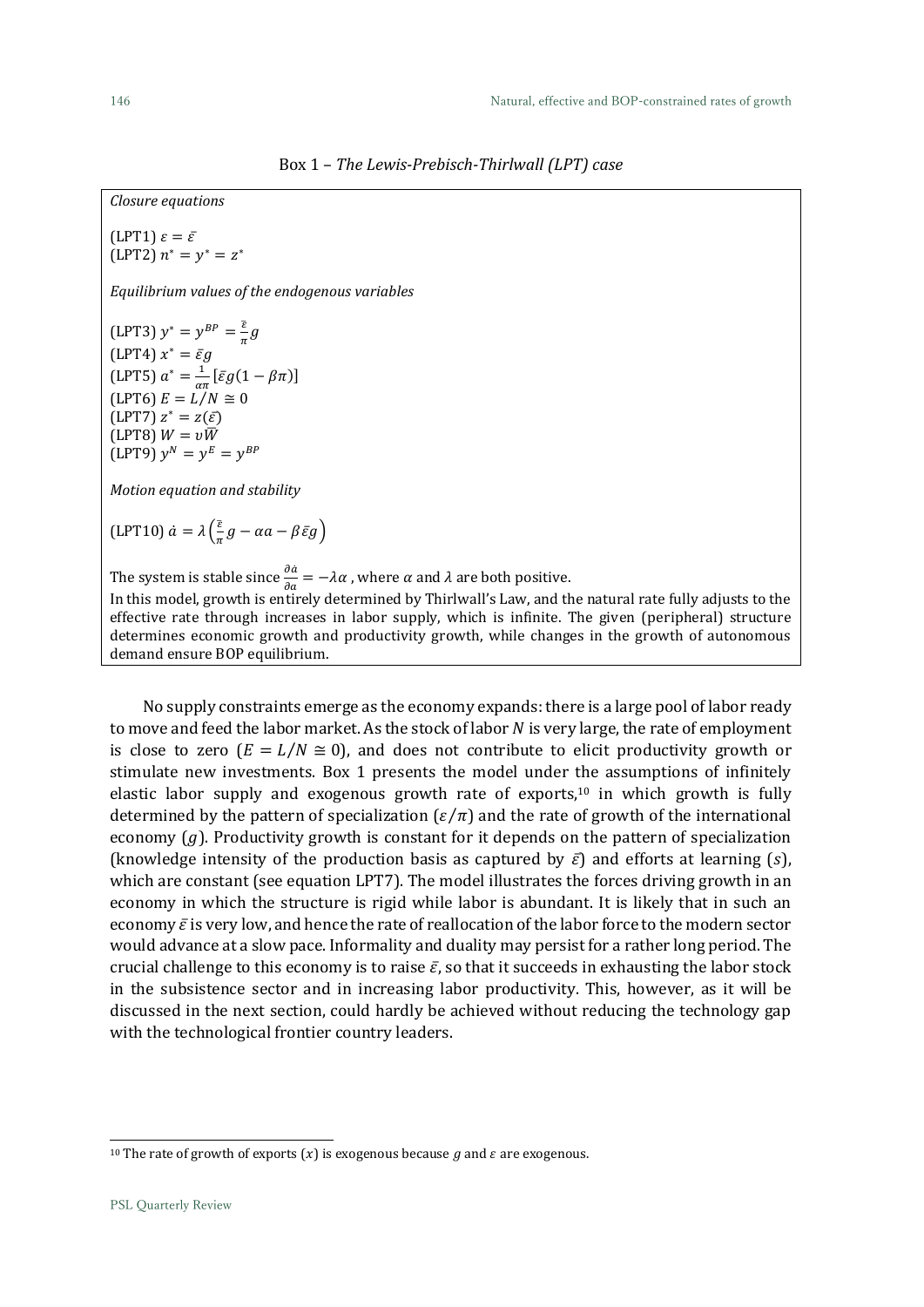# 2.2. The Kaldor-Prebisch-Thirlwall (KPT) case

As in the LPT case, in the Kaldor-Prebisch-Thirlwall (KPT) case income elasticities are exogenous. Differently from the LPT, there is not infinite supply of labor. Technological learning and productivity growth both rise with economic growth à la Kaldor, while the rate of growth of labor supply is an exogenous constant ( $\sigma = 0$ ). In the KPT framework it is productivity growth – and not the growth of labor supply – that makes the natural rate of growth converge with the effective rate of growth. A closure equation along these lines is suggested by Setterfield (2011).

Causality goes from the BOP-constrained growth rate to the effective growth rate, and from that to productivity, and hence to the natural rate of growth. The model is Prebischian-Thirwallian because BOP-constrained growth holds (as in the LPT model) in equilibrium; and it is Kaldorian because the supply side reacts based on the endogenous forces of learning by doing (which expands production *pari passu* with effective demand).

Assuming that equation (8) is linear, and  $s$  is the fraction of autonomous expenditure  $(a)$ that goes to research and development (R&D) and other productivity-enhancing technological activities, we have:

$$
z = sa + bE + v\epsilon \tag{10}
$$

In equation (10), b is the Kaldor-Verdoorn coefficient and  $\nu$  the increasing returns to diversification coefficient. The Kaldorian productivity regime is thus redefined, so as to allow private and public investments in R&D and human capital to contribute to the process of learning. The higher these investments are, the more intense learning and productivity growth are. The parameter  $s$  is considered a function of policies aimed at strengthening the national system of innovation (NSI). Learning is not automatic or spontaneous, but there is a crucial role for public policy in accelerating technical change.

Equation (10) allows us to find explicit solutions for the model, as presented in box 2.

# Box 2 – *The Kaldor-Prebisch-Thirlwall (KPT) case*

(KPT1)  $\varepsilon = \bar{\varepsilon}$ (KPT2)  $n = \bar{n}$ 

*Closure equations*

*Equilibrium values of the endogenous variables*

(KPT3) 
$$
y^* = y^{BP} = \frac{\overline{\varepsilon}}{\pi} g
$$
  
\n(KPT4)  $x^* = \overline{\varepsilon} g$   
\n(KPT5)  $a^* = \frac{1}{\alpha \pi} [\overline{\varepsilon} g (1 - \beta \pi)]$   
\n(KPT6)  $E^* = \frac{1}{b} [(\alpha - s) a^* + \overline{\varepsilon} (\beta g - v)]$   
\n(KPT7)  $z^* = sa^* + bE^* + v\overline{\varepsilon}$   
\n(KPT8)  $W^* = \omega(E^*)$   
\n(KPT9)  $y^* = y^E = y^N$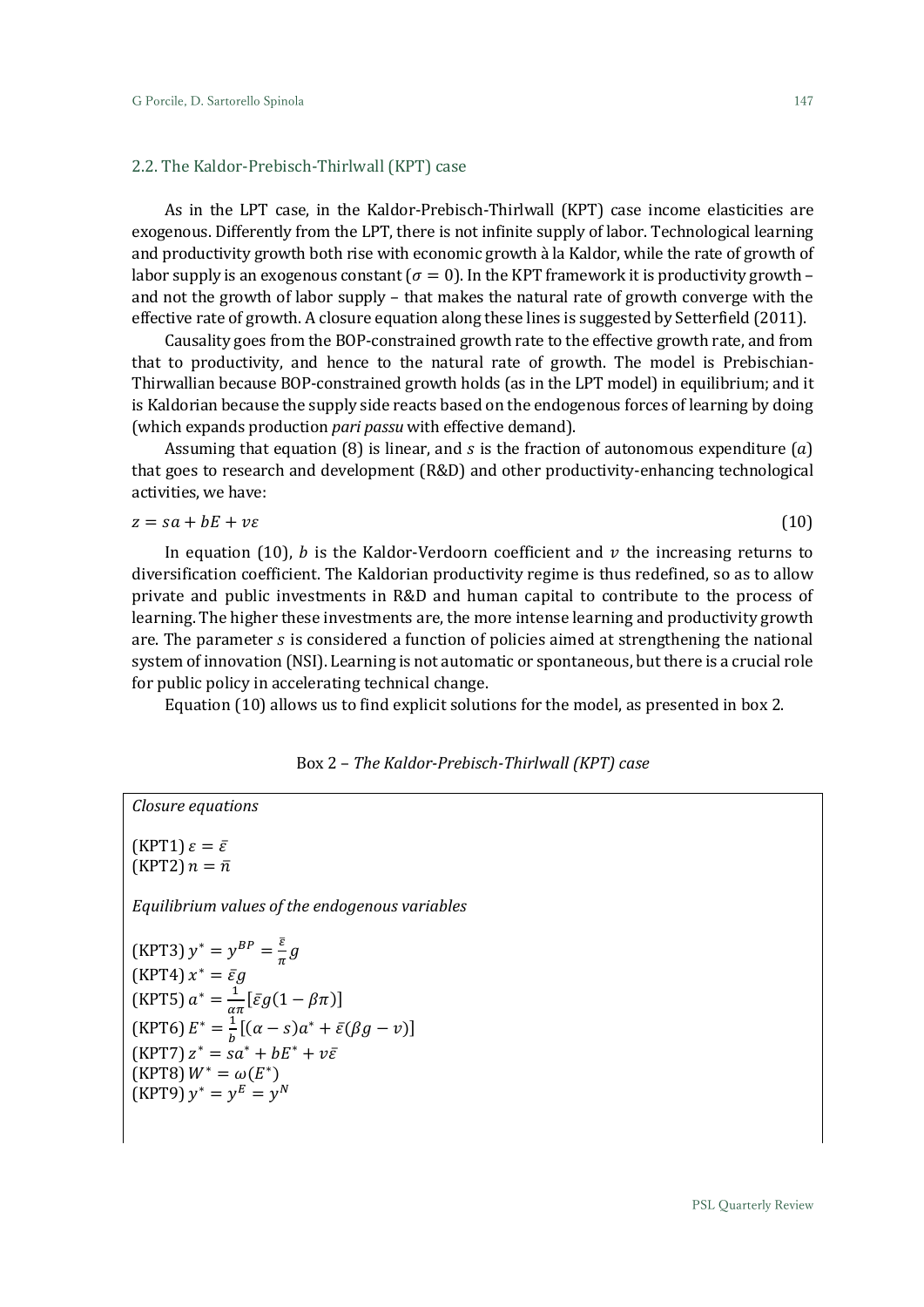*Motion equations and stability*

(KPT10) 
$$
\dot{a} = \lambda \left( \frac{\bar{\varepsilon}}{\pi} g - \alpha a - \beta \bar{\varepsilon} g \right)
$$
  
\n(KPT11)  $e = (\alpha - s) a + \beta \bar{\varepsilon} g - bE - v\bar{\varepsilon} - \bar{n}$   
\n(KPT12)  $J = \begin{vmatrix} -\lambda \alpha & 0 \\ \alpha - s & -b \end{vmatrix}$ 

Growth is entirely determined by Thirlwall's Law and the natural rate fully adjusts to the effective rate. But, the convergence between the two rates is produced by Kaldorian increases in productivity, not by the Prebisch-Lewis infinite supply of labor as it is in the LPT. However, productivity increases may not come out so automatically, as discussed below.

The trace of the Jacobian is negative and the determinant positive; hence the model is stable.

In the model, the response of productivity to the level of activity is strong enough as to allow production to keep pace with effective demand. The model largely relies on the productivity-enhancing effects of Kaldor-Verdoorn. However, the cumulative forces of learning by doing may not suffice to produce all the required adjustment in  $y^N$ . The full employment ceiling may be met before the economy reaches the BOP constraint. It is then necessary to discuss more precisely the role of technological policy, as addressed in the next subsection.

# 2.3. Technological policy, growth and employment

The speed with which effective demand and productivity growth respond may be very different. Productivity moves at a slower pace than the effective demand. This implies that short lived turbulences may emerge during the transitional dynamics towards the equilibrium path defined by the BOP-constrained rate of growth. The problems of mismatch between these forces may not even be solved in the long run. The institutional requirements for productivityled adjustment are highly demanding. A strong technological policy is necessary to ensure the rapid response of productivity to the changes in effective demand in order to prevent the economy from facing supply-side constraints.

To formalize the critical role of the NSI in the KPT model, we assume that it is captured by the share of autonomous expenditure directed at building the technological capabilities that foster productivity growth ( $s$  in equation 10). The system of differential equations is the same as in the previous sub-section:

$$
\dot{a} = \lambda \left( \frac{\bar{\epsilon}g(1 - \beta \pi) - \alpha a}{\pi} \right) \tag{11}
$$

$$
e = (\alpha - s)a + \beta \bar{\varepsilon}g - bE - v\bar{\varepsilon} - \bar{n} \tag{12}
$$

Figure 1 shows the phase diagram under different technological policies – i.e. under different values of s. When policy increases the share of autonomous expenditure invested in learning, it is more likely that equilibrium could be attained before the economy reaches the supply-side constraint. This is illustrated in figure 1, which represents the isoclines corresponding to equations (11) and (12). There is just one value of a which makes  $\dot{a} = 0$ , represented by the vertical line  $a^*$ . The isocline in which the employment rate is constant ( $e =$ 0) is  $E = [(\alpha - s)a + \beta \bar{\varepsilon}g - v\bar{\varepsilon} - \bar{n}]b^{-1}$  which is positively sloped assuming  $\alpha > s$ . The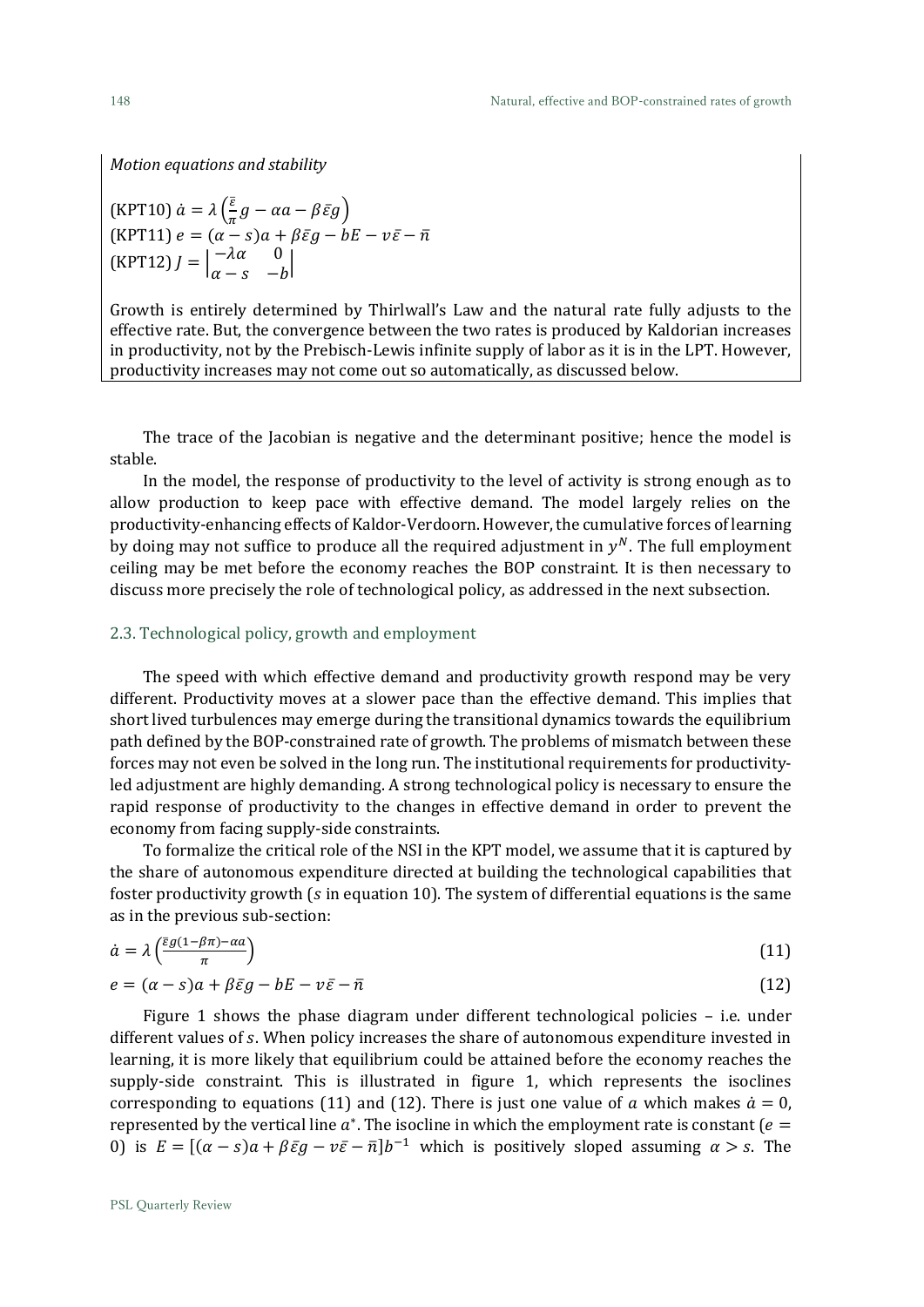increase in the technological effort, from  $s_1$  to  $s_2$  and  $s_3$ , where  $s_1 < s_2 < s_3$ , moves the  $e = 0$ curve downwards, as it requires a lower  $E$  to sustain the same growth rate of autonomous expenditure a. The full employment level is represented by a horizontal line at  $E = 1$ .



Figure 1 – *Productivity and demand regimes with technological policy*

*Note*: the effect of the technological policy is to move  $e = 0$  to the right, making it possible to attain a higher rate of productivity growth when  $E = 1$ . In the curve  $e = 0$  it is assumed that  $\alpha > s$ .

Three alternative scenarios can be constructed. In the first scenario learning is so low (a low s) that productivity growth does not match the growth of effective demand when  $E = 1$ (the required equilibrium level  $E_1^*$  would be above the ceiling of full employment). In such scenario, the dynamics of the model does not work, because the effective rate will never reach the BOP growth rate. The dynamic model is not valid, generating a supply side constraint in which autonomous expenditure must adjust to satisfy  $E = 1$  with economic growth equal to the natural rate.

In a second scenario, technological policy raises  $s$  and shifts the  $e = 0$  curve downwards so as to attain equilibrium with full employment (in point  $E_2^* = 1$  on the dashed curve). The economy grows at the rate defined by the BOP constraint, while technological variables ensure that productivity responds accordingly.

The third and last scenario emerges when policy focuses just on productivity growth, and neglects structural change. A poorly diversified economy, with a low-income elasticity ratio, offers little stimulus from the point of view of effective demand. Differently, efforts at increasing productivity growth and rationalization of productive activities imply that the natural rate equals the effective rate at an employment level  $(E_3^*)$ , below full employment (round dotted curve). If there is no parallel effort to change the pattern of specialization and the elasticity ratio, a pure technological policy may suggest higher unemployment, rather than faster growth. This scenario illustrates the dynamics of several Latin America economies, which rapidly opened to international trade in the Nineties. The opening to trade elicited a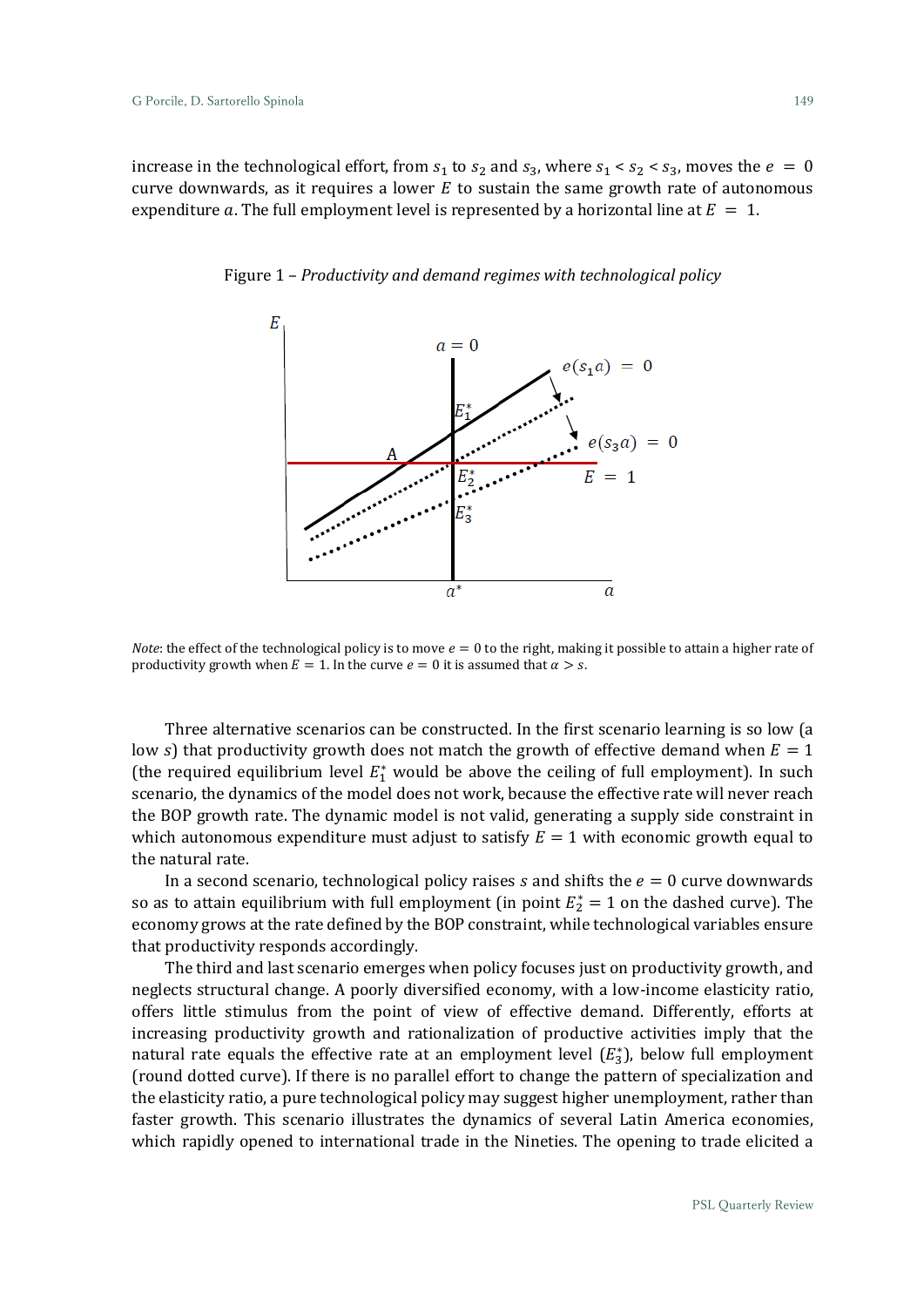rationalization response from many firms in order to survive international competition. To the extent that this was not associated with a change in the pattern of specialization, it led to a rise in unemployment (Cimoli et al., 2010).

# 2.4. The Krugman-Palley (KP) case

Krugman (1989) coined the expression 45-degree rule to refer to the same stylized fact of economic growth which the Keynesian literature had called BOP-constrained growth rate. Krugman's 45-degree rule and Thirlwall's Law are identical, as both state that in the long run  $y^*/g = \varepsilon/\pi$ . However, for Krugman, the demand elasticities for export and imports solely depend on the rate of technical change. As a result, the variables related to technology and productivity entirely explain the long run growth rate, with no role for demand side variables.

The simplest form of formalizing this approach is by making two assumptions about the rate of growth of exports  $(x)$  and about the labor productivity growth  $(z)$ . The first is that the rate of growth of exports is a negative function of the employment rate  $(E, \text{see equation KP1},$ where  $f$  is an exogenous constant and  $h$  the response of the exports elasticity to a rise in the employment rate). This is equivalent to assume that the ratio of the income elasticity of exports and imports is a negative function of the employment rate, as suggested by Palley (2009).<sup>11</sup> As the economy approaches the full utilization of its production capabilities, it tends to export less and import more. The second assumption is that the natural rate of growth is exogenous (KP2) and equal to  $\bar{z}$  (see box 3; to simplify notation,  $\bar{n}$  is assumed to be zero).

Combining these two assumptions (endogenous elasticities and exogenous technical change), when the economy grows above its natural rate and the level of employment rises, the growth of exports falls, and the effective rate of growth moves towards the natural rate. In parallel, autonomous expenditure adjusts downwards to follow the declining export capacity – and hence the BOP-constrained growth rate converges to the natural rate. In terms of direction of causality, productivity growth has the upper hand, while all the other variables adjust to it. The pressure that a higher rate of employment poses on the production capacity lowers exports and reduces the BOP-constrained growth rate.

Note that the Krugman-Palley case is an example of how the level of the real exchange rate is associated with the rate of growth (no causality implied). A higher  $E$  implies a higher  $W$ . If we consider the wage level as a proxy for the behavior of the price level and the real exchange rate in the peripheral economy, then the story might be read as follows: when the economy approaches full employment and the employment rate  $(E)$  increases, then the real exchange rate  $(q)$  appreciates, and there is a fall in the income elasticity of exports (per equation KP1). Thus, the Krugman-Palley case produces a negative association between the level of the real exchange rate and the elasticity of exports (and the elasticity ratio, since π is constant).

It is important to distinguish this case from the Prebisch-Thirlwall model. In the latter, the infinite supply of labor implies that  $E$  and the real exchange rate do not react to higher growth. This could be interpreted as showing the advantages for growth when maintaining a high and stable real exchange rate. However, the two stories are rather different. In the Krugman-Palley story, we assume that elasticities depend on E. In the Prebisch-Thirlwall story, growth does not depend on the level of the real exchange rate in equilibrium. Industrial and technological

<sup>11</sup> The original Palley model has been criticized by Oreiro (2016) for being over-determined. We use a simpler version of Setterfield (2011) that avoids this problem.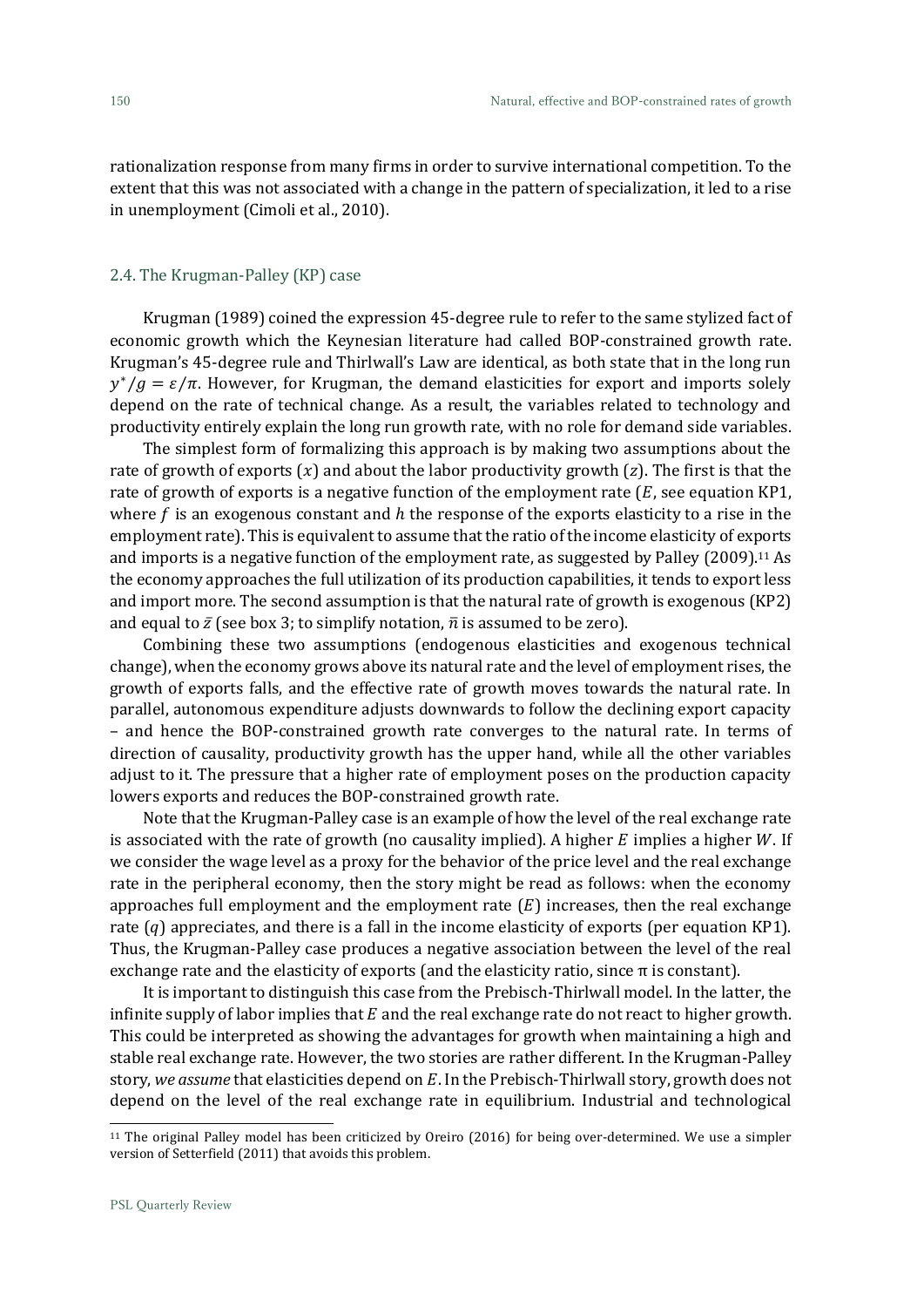policies are the central policy recommendations to change the elasticities and boost growth. Managing the real exchange rate is a co-adjuvant tool to attain full employment during the transitional dynamics. Causality goes from the structure to the real exchange rate, and not the other way around.

Box 3 – *The Krugman-Palley (KP) case*

*Closure equations*  $(KP1)\varepsilon = f - hE$  $(KP2) z = \overline{z}$ *Equilibrium values of the endogenous variables* (KP3)  $y^* = y^N = \bar{z}$  $(KP4) x^* = (f - hE^*)g$ (KP5)  $a^* = \frac{1}{a}$  $\frac{1}{\alpha}[\bar{z}(1-\beta\pi)]$ (KP6)  $E^* = \frac{fg - \bar{z}\pi}{h\bar{z}}$ ℎ  $(KP7) W^* = \omega(E^*)$  $(KP8) y^* = y^E = y^{BP}$ *Motion equations and stability* (KP9)  $\dot{a} = \lambda \left( \frac{(f - hE)}{\pi} \right)$  $\frac{h}{\pi} g - \alpha a - \beta (f - hE) g$  $(KP10) e = \alpha a + \beta (f - hE) g - \bar{z}$  $(KP11)J = \begin{vmatrix} -\lambda \alpha & \lambda h g \left( \beta - \frac{1}{n} \right) \end{vmatrix}$  $\frac{1}{\pi}$  $\alpha$  −βhg |

The determinants of growth change radically in this case as compared to the previous models. Here the effective rate adjusts to the natural rate. The rate of growth continues to be the one defined by Thirlwall's Law, but causality runs in the opposite direction.

The trace of the Jacobian is negative since all parameters are positive. The determinant equals  $\lambda \alpha h g\left(\frac{1}{\pi}\right)$  $\frac{1}{\pi}$ ), and it is positive. The system is therefore stable.

All models shown so far assume either no structural change, or a change in elasticities just as a result of changes in the level of employment. There is no link between technology, structural change and elasticities. Such an assumption is highly unrealistic, and excludes the Schumpeterian side of the story, namely the critical role of technology in international competitiveness. Technical change affects the pattern of specialization through the construction of indigenous capabilities and the creation of dynamic comparative advantages. This is the focus of the next section.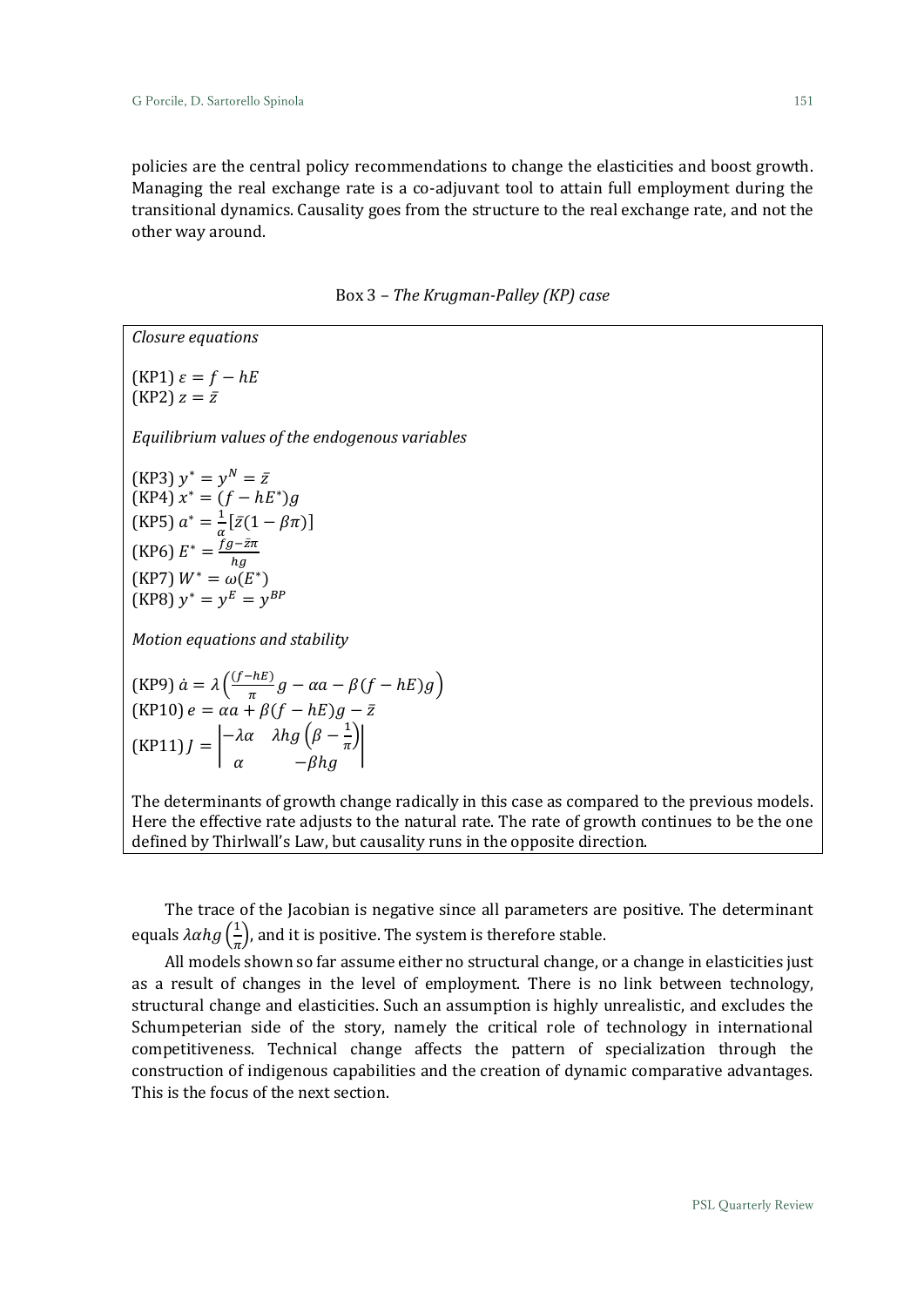#### **3. Growth, structural change and the dynamics of the technology gap**

The same rate of productivity growth in a developing economy may entail very different consequences for competiveness and growth if the technological frontier moves above or below this rate. Building dynamic comparative advantages depends on reducing the technology gap with the main competitors in the international economy. Leads and lags in technological innovation and the international diffusion of technology define the set of goods that each country can competitively produce. The pattern of specialization is not given – to paraphrase the famous dictum of Joan Robinson – by God and factor endowments, but depends on endogenous processes of learning and catching up with the technological leaders.

In developing economies (the South), the diversification of the production structure (and the ensuing pattern of specialization) is closely related to the ability to absorb, master, adapt and improve foreign technology. Changing the international division of labor requires changing the technology gap and the knowledge-intensity of the production structure in the laggard economies. Luck in the commodity lottery (Diaz-Alejandro, 1986) may contribute to sustain growth for some time, but competing in the most dynamic markets in the long run requires technical and structural change.

The positive association between international competitiveness and technological capabilities can be formalized based on Cimoli (1988), Verspagen (1991) and Cimoli and Porcile (2011), as follows: 12

$$
\varepsilon/\pi = \varepsilon(T), \varepsilon_T < 0 \tag{13}
$$

Equation (13) defines the 'structural change regime', a critical dimension of growth in developing economies, which may be added to the classical Kaldorian regimes (demand regime and productivity regime). T is the technology gap, defined as  $T = T^N/T^S$ . Laggard countries (the South) may benefit from international technology spillovers from countries on the technological frontier (the North). Taking logs in the technology gap equation and differentiating it with respect to time, we obtain the rate of growth of the technology gap  $(t)$ :

$$
t = t^N - t^S \tag{14}
$$

In equation (14)  $t^N$  is the rate of technical change in the North and  $t^S$  that in the South. Catching-up defines a scenario in which  $t < 0$ , while falling behind implies  $t > 0$ . The rate of change of the technology gap depends on a set of variables that the Schumpeterian literature has highlighted (see subsection 1.3; the focus here is on the third part of this subsection, international spillovers).

One of these variables is the initial level of the technology gap. The specific form of the function that relates learning in the laggard economy with the initial level of the technology gap,  $s(T)$ , is a matter of debate. A linear form for this relationship (Fagerberg, 1988), by which the larger the initial level of the technology gap, the lower is the rate of change of the technology gap – and the higher the rate of catching up with the leader (i.e.  $s_t < 0$ ) – is interesting for its simplicity. The evidence favors a nonlinear specification (Fagerberg and Verspagen, 2002): spillovers increase with the gap up to a certain critical point of  $T$ , after which spillovers decrease with  $T$ .

Policies are crucial for catching up. Imitation is by no means effortless, passive or automatic. It requires significant investments in the South to absorb foreign technology. The

<sup>&</sup>lt;sup>12</sup> The first derivative of  $\varepsilon(T)$ ,  $v(T)$  and  $z(T)$  regarding *T* are written as  $\varepsilon_T$ ,  $v_T$  and  $z_T$  respectively.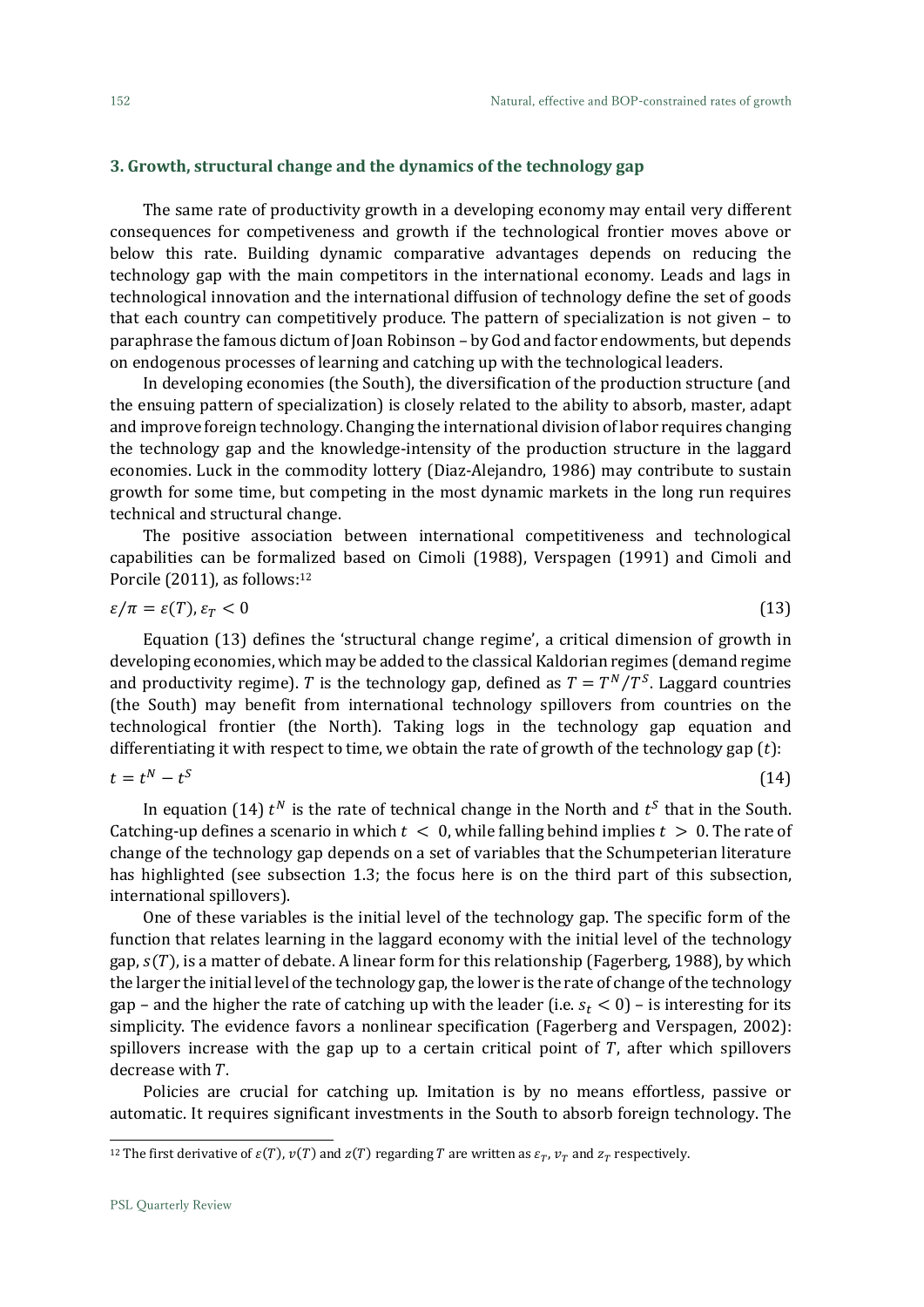international diffusion of technology goes hand by hand with minor innovations and continuous investments in (formal or informal) R&D and education, in order to adapt the foreign technology to the particular (economic, social and physical) conditions faced by the catching up country (Katz, 1984; Metcalfe, 1994; Cimoli and Dosi, 1995; Fransman, 1995; Lundvall, 2007; Cimoli et al., 2010). Otherwise, the diffusion of technology would be very slow and localized, giving rise to a scenario of lagging behind.

Besides technological spillovers, there are two additional effects of the technology gap that is necessary to consider in the analysis. A high technology gap implies, through equation (13), that the Southern economy is less diversified, and therefore comprises a lower share of knowledge-intensive activities in total production. Therefore, the process of learning out of knowledge complementarities across sectors is hampered. Moreover, since a lower  $\varepsilon(T)$  also implies a lower rate of growth (compatible with external equilibrium) in the long run, learning by doing will then be weaker in the laggard economy. These forces are captured (as in the previous section) by the Kaldor-Verdoorn coefficient  $b$  and the increasing returns to diversification coefficient  $\nu$ . The negative effects of a higher T on effective demand and diversification in part compensate for the positive influence on learning from international technological spillovers.

In the next subsections two cases are discussed: the case of linear technological spillovers (3.1) and the case of nonlinear technological spillovers (3.2). To include a new state variable  $(T)$  and at the same time keep the model tractable, it is assumed that the economy is always upon its BOP-constrained growth path (i.e. autonomous expenditure, and particularly fiscal policy, automatically fills in the gap between the effective rate of growth and the equilibrium rate of growth). Therefore,  $y^E$  equals  $y^{BP}$  at any point in time. State variables in the new dynamic system are the technology gap  $(T)$  and the employment rate  $(E)$ .

# 3.1. Linear technological spillovers

Based on the previous discussion, the dynamics of the technology gap can be written as follows:

$$
t^s = s(T) + bE + v\epsilon(T) \tag{15}
$$

$$
t = \lambda \left[ t^N - s(T) - bE - v\varepsilon(T) \right] \tag{16}
$$

Recall that  $s(T)$ , with  $s_t > 0$ , represents international spillovers, *b* is the Kaldor-Verdoorn coefficient, v are returns to diversification;  $\varepsilon(T)$ , with  $\varepsilon_T < 0$ , represents the structural change regime; and  $t^N$  is the (exogenous) rate of learning in the leading economies.

Economic growth in equilibrium will be given by:

$$
y^{BP} = \varepsilon(T)g, \varepsilon_T < 0 \tag{17}
$$

We consider two different approaches to the dynamics of productivity growth. The first approach is to relate productivity growth to the *rate* of technological change, i.e.  $z = z(t^S)$ ,  $z(t^{S}) > 0$ . The second approach is to relate productivity growth to the *level* of technological capabilities in the countries, i.e.  $z = z(T)$ ,  $z_T < 0$ , the higher the technology gap, the lower the rate of productivity growth.

To simplify the analysis, we assume that the function  $z(·)$  is linear and  $z(t<sup>S</sup>) = t<sup>S</sup>$ , the assumption of a rate to rate relationship between productivity and technology generates the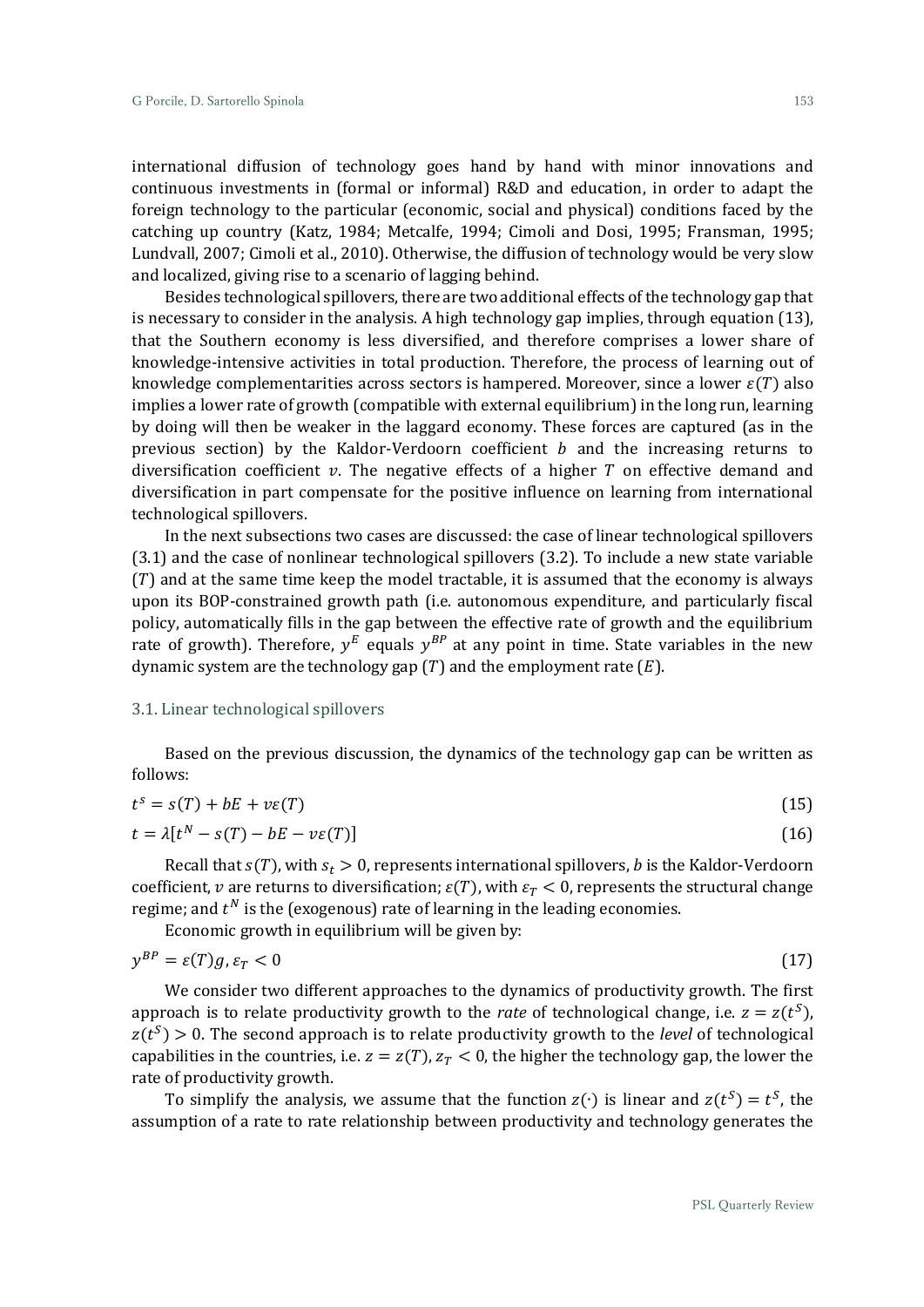following motion equation for the growth of employment in the laggard economy, where  $e =$  $\xi[\varepsilon(T)g - t^s]$ :

$$
e = \xi[\varepsilon(T)g - s(T) - bE - v\varepsilon(T)]
$$
\n(18)

Equations (16) and (18) form a system of differential equations which renders the equilibrium values of  $E$  and  $T$ , as represented in figure 2.

### Figure 2 – *Adjustment with linear technological spillovers: the rate to rate case*



There is a role in the model for a structural change policy. If such a policy reduces  $\varepsilon_T$  (*i.e.* the economy is more diversified, and therefore effective demand is higher with the same level of the technology gap), this reduces the slope of the  $e = 0$  curve to produce an equilibrium with less unemployment and a lower technology gap (from *A* to *B*). Although the model produces the natural rate of growth in equilibrium (growth equals productivity growth in the South, which in turn equals productivity growth in the North,  $y^E = t^N$ ), and hence is supply-side dominated, structural change and demand side variables do have a role in defining the level of the technology gap and the level of the employment rate. A permanent shock on the income elasticity ratio, or a policy aimed at diversification, redefines growth and the relative stock of capabilities in equilibrium.

The model, however, is not stable, but produces a saddle equilibrium point – see the Jacobian in equation (19).

$$
J = \begin{vmatrix} \lambda(-s_T - v\varepsilon_T) & -\lambda b \\ \xi[\varepsilon_T(g - v) - s_T] & -\xi b \end{vmatrix}
$$
 (19)

In fact, the determinant of the matrix is  $\lambda \xi b \varepsilon_T g$ . Since  $\varepsilon_T$  is negative, and  $\lambda$ ,  $\xi$ ,  $b$  and  $g$  are all positive, the determinant is negative and the equilibrium is a saddle point. The scenario that emerges from a model with these features is one of divergence, unless the economy is by chance placed on the stable arm, and remains there in the absence of shocks or disturbances.

Differently, if a level to ratio effect is admitted (from the level of the technology gap to the rate of productivity growth), a different scenario will arise. In this case,  $z = z(T)$ ,  $z_t < 0$ , which leads to the following motion equation for the employment rate in the South: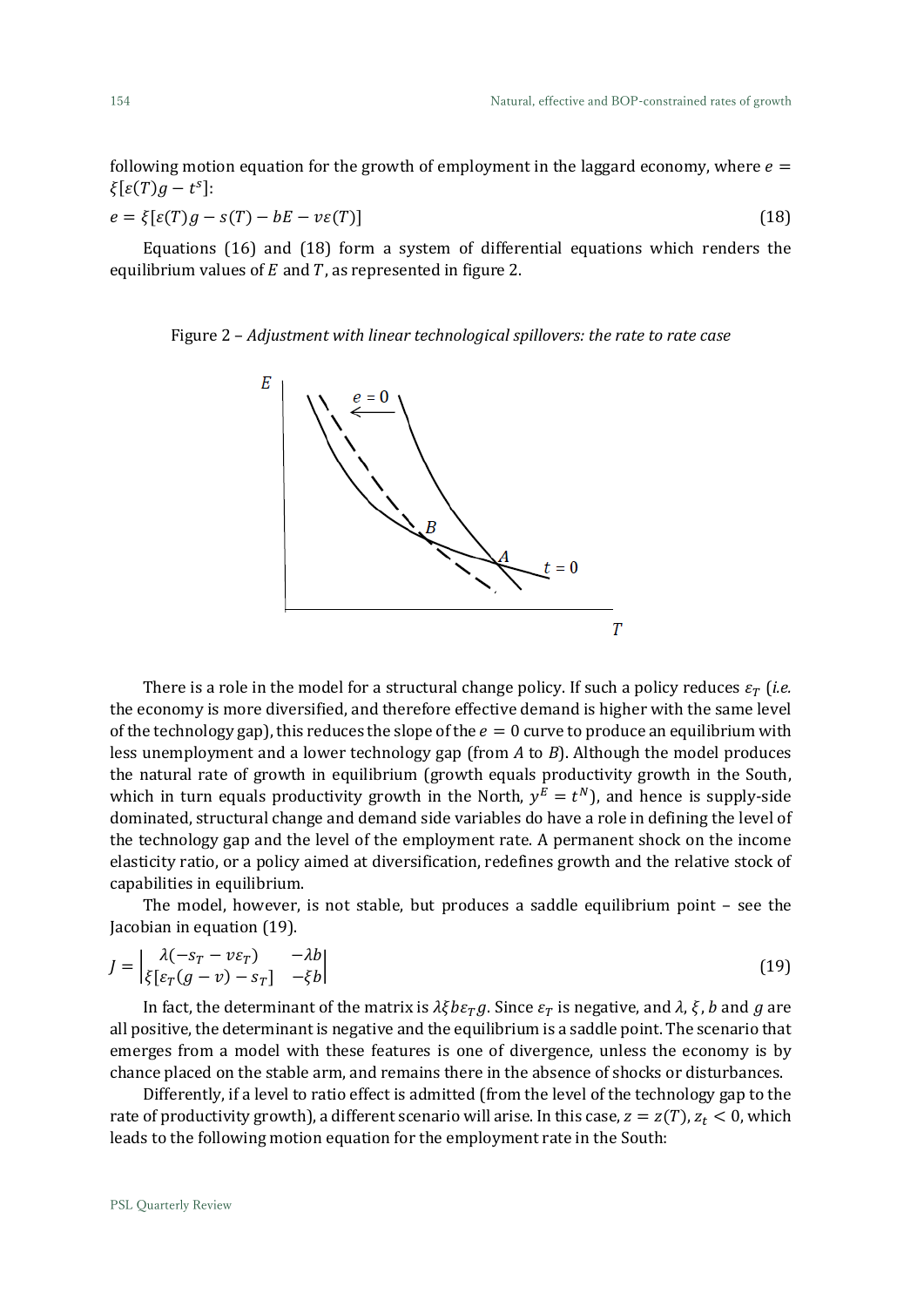$$
e = \xi[\varepsilon(T)g - z(T)] \tag{20}
$$

The system formed by equations (16) and (20) is represented in figure 3.

Figure 3 – *Adjustment with linear technological spillovers: the level to rate case*



A policy of structural change that reduces  $\varepsilon_T$  also reduces the slope of the  $t = 0$  curve and defines a new equilibrium, with a higher level of employment and the same level of the technology gap. In addition, an increase in world demand reduces the technology gap (moves the  $t = 0$  curve to the left) and raises the employment level.

The Jacobian of the system is given by:

$$
J = \begin{vmatrix} \lambda(-s_T - v\epsilon_T) & -\lambda b \\ \xi(\epsilon_T g - z_T) & 0 \end{vmatrix}
$$
 (21)

Here we have  $\lambda > 0$ ,  $\xi > 0$   $s_T > 0$ ,  $z_T < 0$ ,  $\nu > 0$ ,  $b > 0$  and  $\varepsilon_T < 0$ . Stability requires  $(s_T/v) > -\varepsilon_T < (-z_T/g)$ . The rate of growth of the economy will equal productivity growth, which in turn is driven by supply side variables – such as the rate of growth of the world economy  $(g)$ . While the growth of the technological capabilities is exogenous in the model, given by the growth rate of capabilities in the leading economies ( $t^N = t^S$ ), it is not the same for the other variables. The productivity growth rate, natural growth rate, employment equilibrium rate, and the economic growth rate depend as well on demand-side variables.

# 3.2 Nonlinear technological spillovers

In this section, we address the case of a nonlinear  $s(T)$  function. At low levels of the technology gap, a rise in the gap increases technological spillovers towards the laggard economy. After a critical level, however, an increase in the gap reduces technological spillovers due to the lack of the indigenous capabilities required to learn from the countries on the technological frontier. Formally: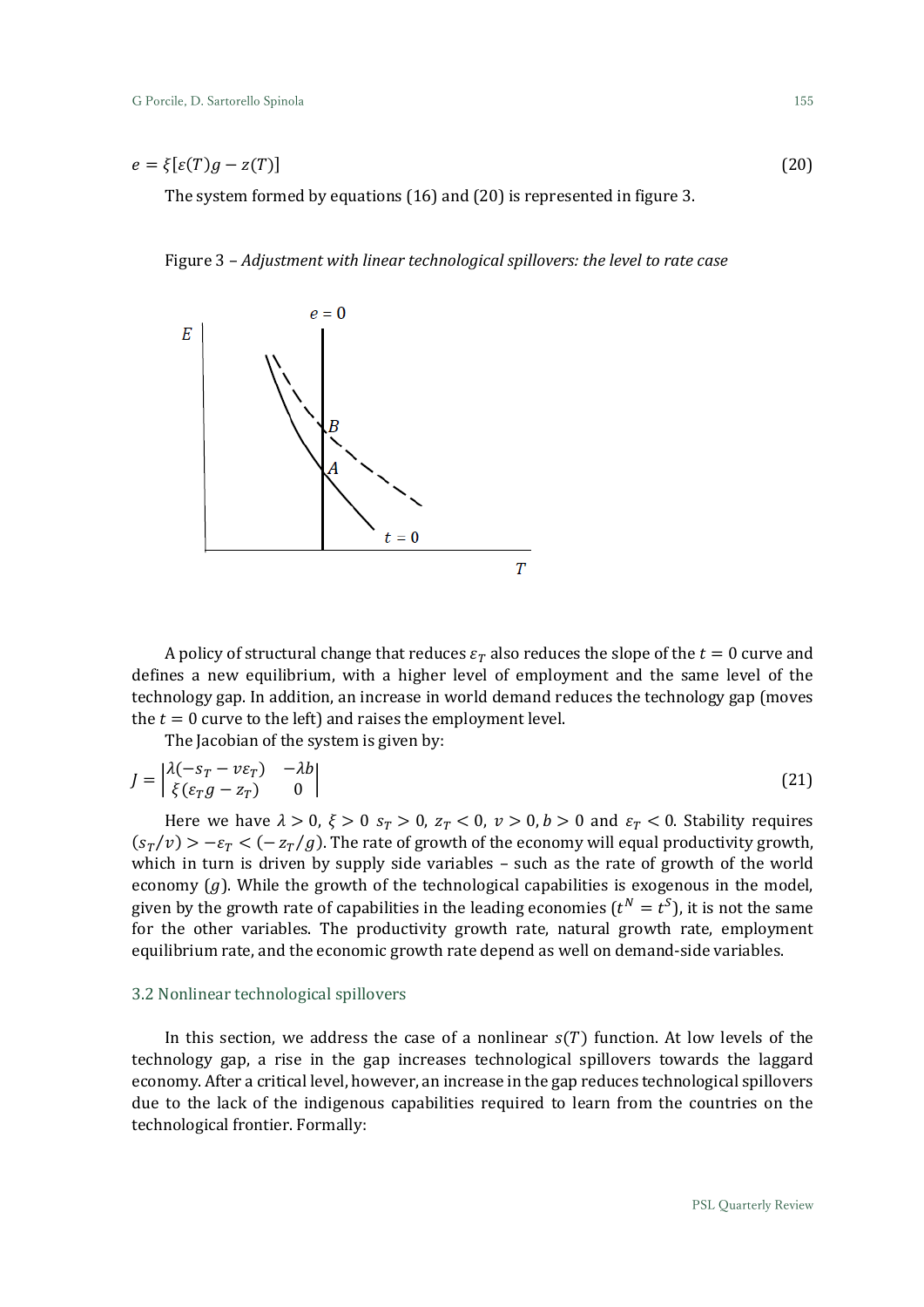$$
tS = bE + T(\phi_0 - \phi_1 T) \tag{22}
$$

Maximum spillovers are obtained by the laggard when  $T = \phi_0/2\phi_1$ . The differential equations system here takes the following form:

$$
t = \lambda[t^N - bE - T(\phi_0 - \phi_1 T)]
$$
  
\n
$$
e = \xi[\varepsilon(T)g - z(T)]
$$
\n(23)

The Jacobian of the system is given by:

$$
J = \begin{vmatrix} \lambda(2\phi_1 - \phi_0) & -\lambda b \\ \xi(\varepsilon_T g - z_T) & 0 \end{vmatrix}
$$
 (25)

Stability requires two conditions: firstly, that  $\varepsilon_T > (z_T/g)$ , and secondly the equilibrium technology gap  $(T^*)$  is smaller than the technology gap, which produces maximum spillovers (i.e.  $T^* < \phi_0/2\phi_1$ ) – generating a negative trace. Figure 4 represents the case of nonlinear technological spillovers. A technological policy that increases the level of maximum spillovers (by increasing, for instance, the parameter  $\phi_1$ ) shifts the curve  $t = 0$  upwards (from the solid to the dashed curve) and generates higher levels of employment (from point A to point B in figure 4). In the same vein, a policy of structural change that increases the income elasticity ratio (and effective demand for a given rate of growth of the world economy), shifts the  $e = 0$ curve to the left, and produces a higher employment rate with a lower technology gap (from point A to point C in figure 4).

![](_page_17_Figure_7.jpeg)

![](_page_17_Figure_8.jpeg)

Finally, a technological shock that rises the technology gap beyond the critical value  $\phi_0/2\phi_1$  will lead to an unstable system and generate growing divergence through time. The dynamics of the system may then be radically affected by the implementation (or the absence) of an industrial policy, as well as by a change in the expansion rate of the world economy.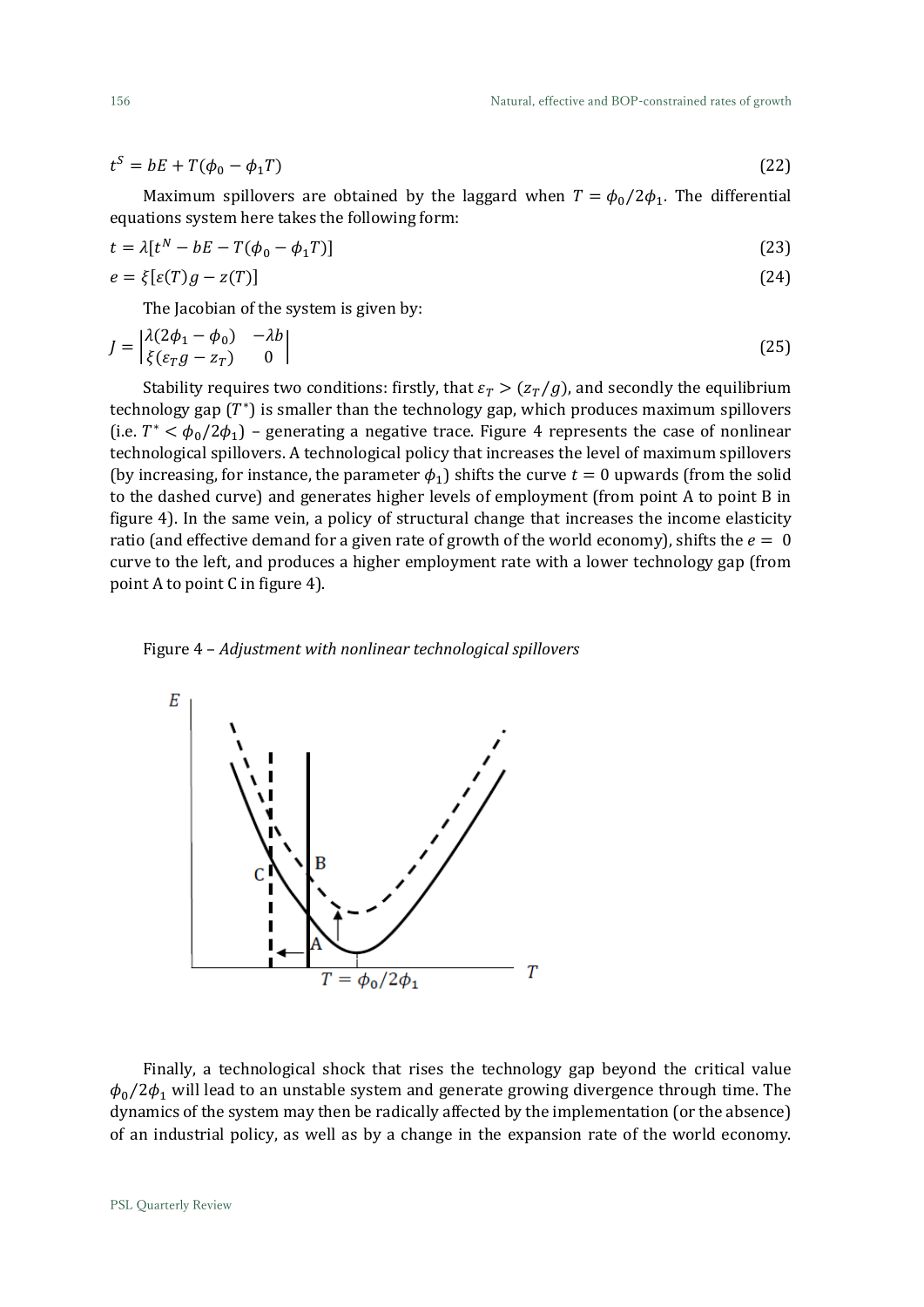Hence, a policy that reduces (raises)  $\phi_0(\phi_1)$  may produce more than a quantitative change, but rather a qualitative change in the behavior of the system.

# **4. Concluding remarks**

This paper discusses different adjustment mechanisms to ensure the convergence between the effective rate of growth, the natural rate of growth and BOP-constrained rate of growth. We first analyzed such mechanisms assuming that there are no international technological spillovers. The natural rate is endogenous when there is a large subsistence sector (an infinite pool of labor) that allows labor supply to close the gap between the effective and the natural rates of growth. If income elasticity of exports and imports are exogenous and labor supply is not elastic, the natural rate of growth may still be endogenous, if productivity growth closes the gap between the effective and the natural rates. However, the intensity of the Kaldorian learning by doing may not suffice to produce the convergence between these rates, unless perhaps in the presence of powerful industrial and technological policies that enhance the ability of workers and firms to learn. Note, however, that if policy focuses exclusively on productivity growth and neglects structural change, the economy will remain poorly diversified and the policy can result in a higher rate of unemployment. Another scenario emerges when the export and import elasticities are a negative function of the employment rate: if the economy grows above its natural rate (employment rises), the growth of exports falls, and the effective rate of growth moves towards the natural rate. Autonomous expenditure adjusts downwards along with the BOP-constrained growth rate towards the natural rate.

Secondly, we discussed the adjustment process when there are international technological spillovers. The technology gap co-evolves with the pattern of specialization and the rate of employment in such a way that, supply-side and demand-side variables interact to shape the effective rate of growth (assumed to always equal the BOP-constrained rate of growth) and the natural rate of growth. We addressed two cases, which are those most frequently discussed in the literature, namely linear and nonlinear technological spillovers. In the nonlinear case, beyond a critical level of the technology gap, an increase in the gap reduces technological spillovers due to the lack of the indigenous capabilities required to learn from the countries on the technological frontier. In all cases, the key role of the NSI is highlighted to allow the economy to spur the rate of productivity growth and change the pattern of specialization. We also stressed that structural change policies aimed at boosting aggregate effective demand (moving towards sectors with higher income elasticity of exports) are crucial to sustain rapid productivity growth without compromising full employment.

Ultimately, the paper highlights the importance of developing indigenous technological capabilities and reducing the technological gap to make convergence (catching up between South and North) possible. On the other hand, many key policies and analytical questions remained outside the scope of the paper. Some of these questions could be addressed with the tools provided by this type of technology gap – structural change – BOP-constrained growth model. In particular, the various mechanisms through which the real exchange rate could affect the structural parameters of the model requires further research, as well as empirical work that may help calibrate and simulate the results of the model with real data.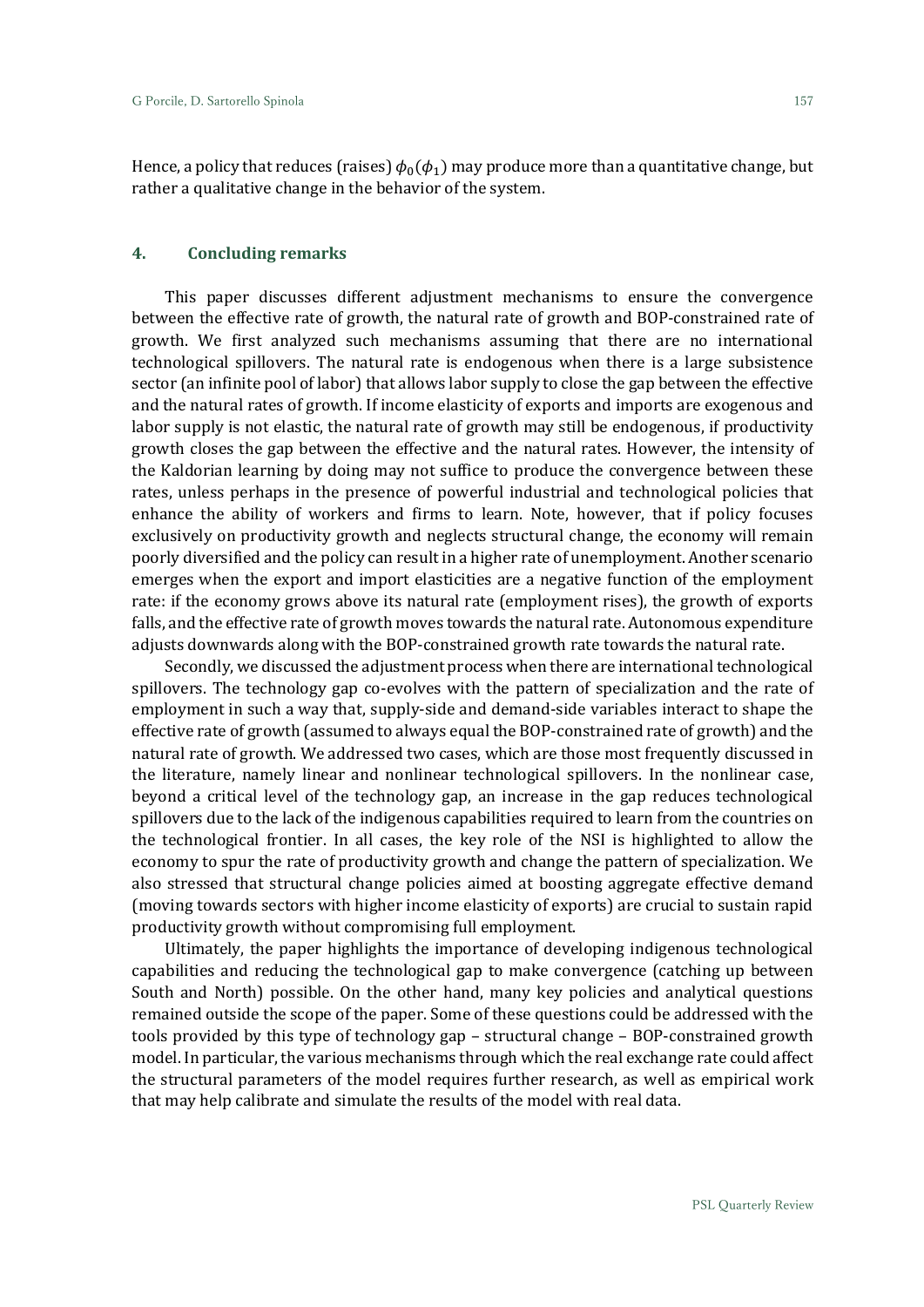# **Appendix ― List of variables**

| $y^E$ – Effective growth rate                               | $n$ – Rate of growth of labor supply                        |
|-------------------------------------------------------------|-------------------------------------------------------------|
| $y^N$ – Natural growth rate                                 | $\bar{n}$ – Population growth                               |
| $y^{BP}$ – Equilibrium growth rate                          | z - Rate of growth of labor productivity                    |
| $x$ – Growth of exports                                     | $W$ – Wage rate of the economy                              |
| $m$ – Growth of imports                                     | $\sigma$ – Elasticity of labor supply                       |
| $\pi$ – Income elasticity of the demand for imports         | $L$ – Total employment                                      |
| $\varepsilon$ – Income elasticity of the demand for exports | $N$ – Total labor supply in the economy                     |
| $\varepsilon/\pi$ – Income elasticity ratio                 | $T$ – Technology gap                                        |
| $\alpha$ - Share of autonomous expenditure in total         | $T^N$ – Technological capabilities in the North             |
| income                                                      | $TS$ – Technological capabilities in the South              |
| $\beta$ – Share of exports in total income                  | $t$ - The rate of change of the technology gap              |
| $a$ – Growth of autonomous expenditure                      | $t^s$ – Rate of technological change in the South           |
| $g$ – Expansion of the world economy                        | $t^n$ – Rate of technological change in the North           |
| $\epsilon$ - Price of the foreign currency (units of        | s - Domestic efforts at technological learning              |
| domestic currency per unit of foreign currency)             | $l$ – Growth of labor demand                                |
| $E$ – Employment rate                                       | $\lambda$ – Speed of adjustment from the short run to the   |
| $e$ - Rate of change of the employment rate                 | long run                                                    |
| $q$ – Real exchange rate                                    | $\omega$ and $v$ – Migration cost to modern sector          |
| $\dot{q}$ – Rate of depreciation of the real exchange rate  | b - Kaldor-Verdoorn coefficient                             |
| $P^*$ – International price index                           | $v$ – Returns to diversification                            |
| $P$ – Domestic price index                                  | $\phi_0$ and $\phi_1$ – Non-linear International Spillovers |
| $\psi_x$ – Price elasticity of exports                      | Parameters (Minimun and Maximun).                           |
| $\psi_m$ – Price elasticity of imports                      | $\xi$ – Speed of the catch-up process                       |

# **References**

- Abramovitz M. (1986), "Catching Up, Forging Ahead, and Falling Behind", *Journal of Economic History*, 46 (2), pp. 385-406.
- Araujo R.A. and Lima G.T. (2007), "A Structural Economic Dynamics Approach to Balance-of-Payments-Constrained Growth", *Cambridge Journal of Economics*, 31 (5), pp. 755-774.
- Blecker R. (2013), "Long-Run Growth in Open Economies: Export-Led Cumulative Causation or a Balance-of-Payments Constraint?", in Harcourt G. and Kriesler P. (eds.), *Oxford Handbook of Post-Keynesian Economics* (pp. 390-414), Oxford: Oxford University Press.
- Bresser-Pereira L.C., Oreiro J.L. and Marconi N. (2014), *Developmental Macroeconomics: New Developmentalism as a Growth Strategy*, London: Routledge.
- Carlin W. and Soskice D. (2005), *Macroeconomics: Imperfections, Institutions, and Policies*, Oxford: Oxford University Press.
- Catela E.Y. da S. and Porcile G. (2012), "Keynesian and Schumpeterian Efficiency in a BOP-Constrained Growth Model", *Journal of Post Keynesian Economics*, 34 (4), pp. 777-802.
- Ciarli T., Lorentz A., Savona M. and Valente M. (2010), "The Effect of Consumption and Production Structure on Growth and Distribution. A Micro to Macro Model", *Metroeconomica*, 61 (1), pp. 180-218.
- Cimoli M. (1988), "Technological Gaps and Institutional Asymmetries in a North-South Model with a Continuum of Goods", *Metroeconomica*, 39 (3), pp. 245-274.
- Cimoli M. and Dosi G. (1995), "Technological Paradigms, Patterns of Learning and Development: An Introductory Roadmap", *Journal of Evolutionary Economics*, 5 (3), pp. 243-268.
- Cimoli M. and Porcile G. (2011), "Global Growth and International Cooperation: A Structuralist Perspective", *Cambridge Journal of Economics*, 35 (2), pp. 383-400.
- Cimoli M. and Porcile G. (2014), "Technology, Structural Change and BOP-Constrained Growth: A Structuralist Toolbox", *Cambridge Journal of Economics*, 38 (1), pp. 215-237.
- Cimoli M., Porcile G. and Rovira S. (2010), "Structural Change and the BOP-Constraint: Why Did Latin America Fail to Converge?", *Cambridge Journal of Economics*, 34 (2), pp. 389-411.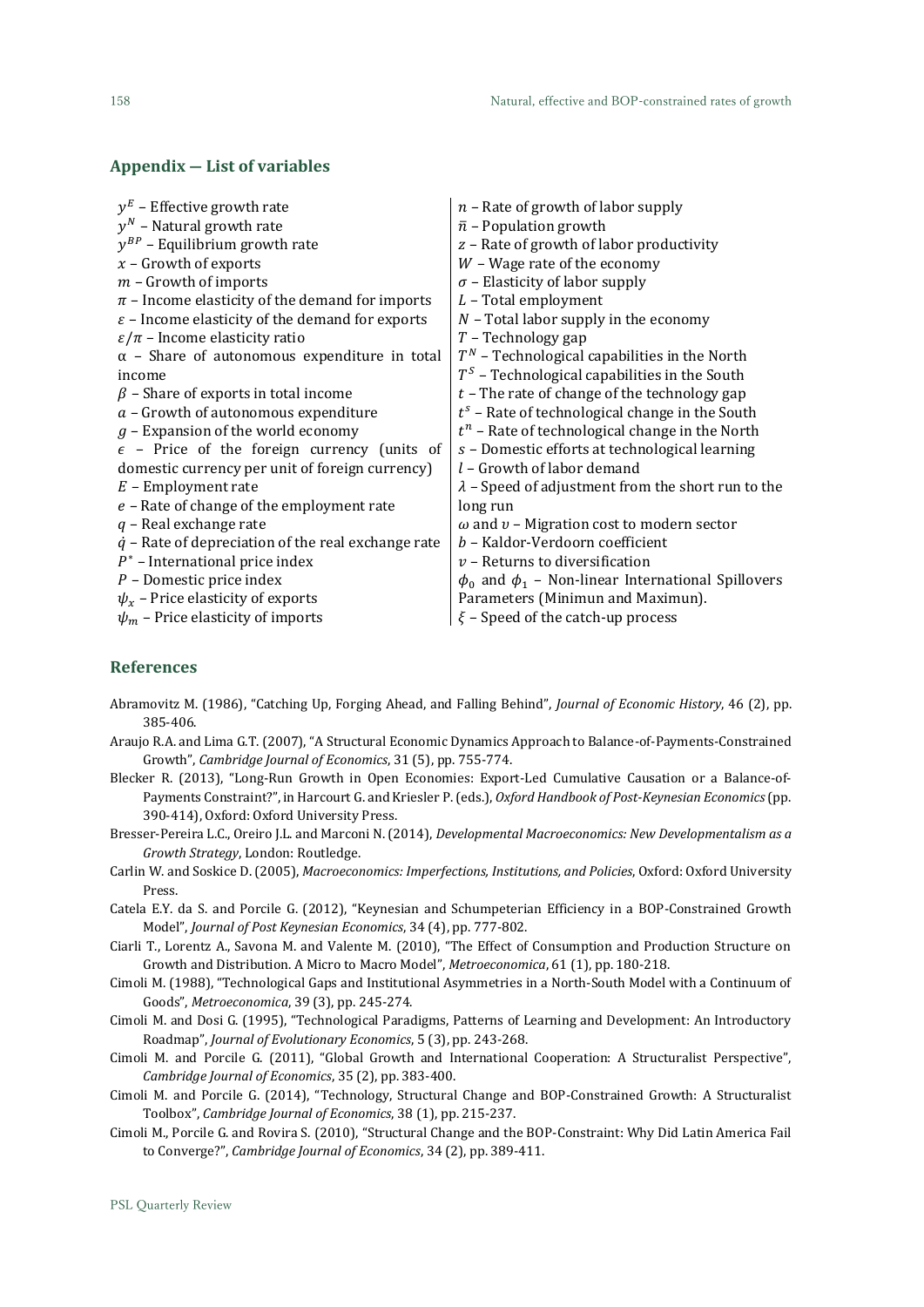- Diaz-Alejandro C. F. (1986), "The Early 1980s in Latin America: The 1930s One More Time?", in *Theory and Reality in Development* (pp. 154-164), London: Palgrave Macmillan.
- Dosi G., Fagiolo G. and Roventini A. (2010), "Schumpeter Meeting Keynes: A Policy-Friendly Model of Endogenous Growth and Business Cycles", *Journal of Economic Dynamics and Control*, 34 (9), pp. 1748-1767.
- Dosi G., Pavitt K. and Soete L. (1990), *The Economics of Technical Change and International Trade*, New York: Columbia University Press.
- Dutt A.K. (1990), *Growth, Distribution and Uneven Development*, Cambridge: Cambridge University Press.

Fagerberg J. (1988), "International Competitiveness", *The Economic Journal*, 98 (391), pp. 355-374.

- Fagerberg J. and Verspagen B. (2002), "Technology-Gaps, Innovation-Diffusion and Transformation: An Evolutionary Interpretation", *Research Policy*, 31 (8-9), pp. 1291-1304.
- Foley D.K. and Michl T.R. (1999), *Growth and Distribution*, Cambridge (MA): Harvard University Press.
- Fransman M. (1995), "Is National Technology Policy Obsolete in a Globalised World? The Japanese Response", *Cambridge Journal of Economics*, 19 (1), pp. 95-119.
- Frenkel R. and Rapetti M. (2012), "External Fragility or Deindustrialization: What is the Main Threat to Latin American Countries in the 2010s? *World Social and Economic Review*, 2012 (1), pp. 37-57.
- Gabriel L.F., Jayme F.G. and Oreiro J.L. (2016), "A North-South Model of Economic Growth, Technological Gap, Structural Change and Real Exchange Rate", *Structural Change and Economic Dynamics*, 38, pp. 83-94.
- Gouvea R.R. and Lima G.T. (2010), "Structural Change, Balance-of-Payments Constraint, and Economic Growth: Evidence from the Multisectoral Thirlwall's Law", *Journal of Post Keynesian Economics*, 33 (1), pp. 169-204.
- Kaldor N. (1975), "Economic Growth and the Verdoorn Law: A Comment on Mr Rowthorn's Article", *The Economic Journal*, 85 (340), pp. 891-896.
- Katz J.M. (1984), "Domestic Technological Innovations and Dynamic Comparative Advantage: Further Reflections on a Comparative Case-Study Program", *Journal of Development Economics*, 16 (1-2), pp. 13-37.
- Krugman P. (1989), "Differences in Income Elasticities and Trends in Real Exchange Rates", *European Economic Review*, 33 (5), pp. 1031-1046.
- Levine R. (2005), "Finance and Growth: Theory and Evidence", in Aghion P. and Durlauf S.N. (eds.), *Handbook of Economic Growth* (vol. 1, pp. 865-934), Amsterdam: Elsevier.
- Lewis W.A. (1954), "Economic Development with Unlimited Supplies of Labour", *The Manchester School*, 22 (2), pp. 139-191.
- Lima G.T. and Porcile G. (2013), "Economic Growth and Income Distribution with Heterogeneous Preferences on the Real Exchange Rate", *Journal of Post Keynesian Economics*, 35 (4), pp. 651-674.
- Lundvall B. (2007), "National Innovation Systems: Analytical Concept and Development Tool", *Industry and Innovation,* 14 (1), pp. 95-119.
- McCombie J.S.L. and Thirlwall A.P. (1994), *Economic Growth and the Balance-of-Payments Constraint*, London: Palgrave Macmillan.
- Metcalfe J.S. (1994), "Evolutionary Economics and Technology Policy", *The Economic Journal*, 104 (425), pp. 931- 944.
- Missio F.J., Jayme F.G., Britto G. and Oreiro L.J. (2015), "Real Exchange Rate and Economic Growth: New Empirical Evidence", *Metroeconomica*, 66 (4), pp. 686-714.
- Narula R. (2004), "Understanding Absorptive Capacities in an "Innovation Systems" Context: Consequences for Economic and Employment Growth", *MERIT Infonomics Research Memorandum Series*, no. 004, Maastricht: Maastricht Economic Research Institute on Innovation and Technology, available at: https://cris.maastrichtuniversity.nl/portal/files/1197181/guid-9512d6b7-7a7f-475d-852bb57a30377067-ASSET1.0
- Nelson R.R. (1993), *National Innovation Systems: A Comparative Analysis*, Oxford: Oxford University Press.
- Nelson R.R., and Phelps E.S. (1966), "Investment in Humans, Technological Diffusion, and Economic Growth", *American Economic Review*, 56 (1-2), pp. 69-75.
- Oreiro J.L. (2016), "Inconsistency and Over-Determination in Balance-of-Payments-Constrained Growth Models: A Note", *Review of Keynesian Economics*, 4 (2), pp. 193-200.
- Palley T.I. (2009), "Imports and the Income-Expenditure Model: Implications for Fiscal Policy and Recession Fighting", *Journal of Post Keynesian Economics*, 32 (2), pp. 311-322.
- Prebisch R. (1950), *The Economic Development of Latin America and Its Principal Problems*, New York: ECLA, UN Department of Economic Affairs.
- Ros J. (2001), *Development Theory and the Economics of Growth*, Ann Arbor: University of Michigan Press.